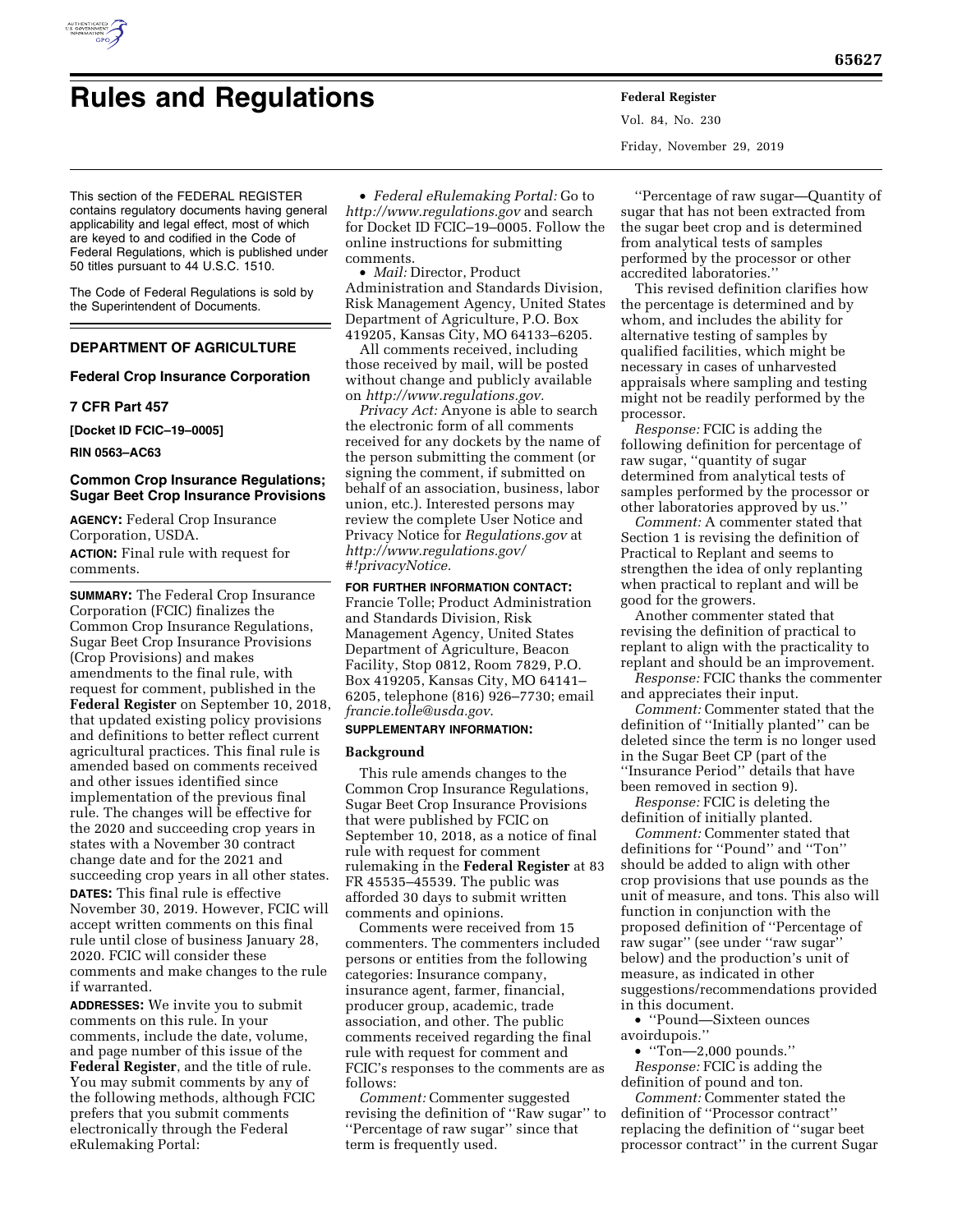Beet CP, now begins: ''A written agreement between you and the processor, executed on or before the acreage reporting date, which is in effect for the crop year, containing at a minimum: . . ." [highlighting indicates] the changes from the ''sugar beet processor contract'' definition].

• As written, this could be misunderstood as having the phrase ''. . . which is in effect for the crop year . . .'' apply to the acreage reporting date rather than to the ''written agreement'' (processor contract). One way to make this clearer would be something like: ''. . . executed on or before the acreage reporting date and in effect for the crop year . . .

• Also consider if this should use a term other than ''written agreement'', which generally has a different meaning for crop insurance purposes, as in section 7(a)(4) and elsewhere. [One possibility: ''An agreement, in writing, between . . .'']

*Response:* FCIC is replacing the definition and references to the term ''processor contract'' with the definition/term ''production agreement'' which removes the requirement for the contract to include a price or formula for a price based on third party data. This better reflects sugar beet contracts because there is no third party data source for prices and not all production agreements include a price.

*Comment:* Commenter suggested revising the definition of ''Raw sugar'' to ''Percentage of raw sugar'' since that term is frequently used.

• ''Percentage of raw sugar—Quantity of sugar that has not been extracted from the sugar beet crop and is determined from analytical tests of samples performed by the processor or other accredited laboratories.''

• This revised definition clarifies how the percentage is determined and by whom, and includes the ability for alternative testing of samples by qualified facilities, which might be necessary in cases of unharvested appraisals where sampling and testing might not be readily performed by the processor.

*Response:* FCIC is adding the definition for average percentage of raw sugar based on this comment to be the quantity of sugar determined from analytical tests of samples performed by the processor or other laboratories approved by the Approved Insurance Provider (AIP). FCIC is also revising section 13(d), to allow the average percentage of raw sugar to be determined by laboratories approved by the AIP, in addition to tests performed by the processor. Sections 13(d)(1) and 13(e)(1) will also clarify that raw sugar

content tests may be based on the insured's previous tests performed by the processor or other laboratories approved by the AIP.

*Comment:* A commenter stated that a change that is not in here, but should be, is an optional unit provision based on each individual processor contract per field. With each field being separately contracted, this is an easy change to make. Units based on section lines may make sense for dryland bulk commodity crops with a low per acre value but are not appropriate for a specialty crop like sugar beets which often have many smaller fields in the same section with each exposed to different risks due to their location in that unit.

Another commenter stated that one change that the commenter has repeatedly requested but is not in here is an optional unit provision based on each individual processor contract per field. With each field being individually identified by its own contract number this should be easily implemented and should increase participation.

*Response:* This issue has been reviewed extensively by FCIC. In the situation the commenter outlined, their processor contracts are by field, and they want insurance by field. This would allow a producer to separate their Actual Production History (APH) by field instead of having an average production for the unit. This could add complexity to the program and significantly increase the frequency of losses, which could require significant premium rate increases to maintain actuarial soundness. Further, processors, contractors, and grower groups have been asked to supply the data to show revenue increases and benefits to the program supporting this proposed unit structure. To date, nothing has been provided.

*Comment:* Commenter stated that Insurance Providers have some concerns on how this change from ''standardized tons'' to ''pounds of raw sugar'' will affect the insureds' APH. The conversion from standardized tons to pounds of raw sugar is not clear at this time. Insureds will need to recertify their production history to align with the conversion from standardized tons to pounds of raw sugar.

The commenter assumes calculations are as follows:

Current procedure:

Assume that 150 tons of beets harvested on 20 acres with a 14.5% sugar content.

Sugar percentage is 17.2% in the special provisions.

 $14.5\%$  / 17.2\% = .843 factor.

150 tons \* .843 factor = 126.4 tons.

126.4 tons  $/$  20 acres = 6.3 standardized tons/acre that gets reported for APH.

Actual sugar content of beets would be:

150 tons \* 2,000 lbs. = 300,000 lbs. of beets.

300,000 lbs. \* 14.5% sugar = 43,500 lbs. of actual raw sugar in the beets.

43,500 lbs./20 acres = 2,175 lbs./acre actual raw sugar per acre.

Please clarify which of the following methods will be utilized for converting existing APH databases to pounds of raw sugar and note the difference in the APH conversion and the actual sugar content calculations in this example.

1. (6.3 tons / acre APH \* 2,000 lbs.)  $*$  17.2% = 2,167.2 lbs. raw sugar/acre APH.

Or convert total production for the 20 acres:

2. 126.4 standardized tons \* 2,000 lbs. = 252,800 lbs. of beets.

252,800 lbs. \* 17.2% sugar from the  $SP = 43,481.6$  lbs. of raw sugar.

43,481.6 lbs. of raw sugar / 20 acres = 2,174 lbs. APH.

The example above is based on information included in the Evaluations and Recommended Improvements for the Sugar Beets Crop Insurance Program which was submitted by Watts and Associates, Inc.

Plant Count Method Appraisals (Weight Method not applicable until the factory accepts sugar beets) completed prior to the processor accepting beets at the factory are not based on the percent of raw sugar present in the sugar beets at the time of the appraisal. Guidance is needed in the policy to convert appraised production based on the plant count method to ''pounds of raw sugar.''

*Response:* The conversion is based on total production, thus example number 2 is the correct calculation. Additionally, FCIC has developed and released procedures and training materials for insurance companies detailing how to apply this conversion for insured producers including the Frequently Asked Questions at *[https://](https://www.rma.usda.gov/News-Room/Frequently-Asked-Questions/Sugar-Beet) [www.rma.usda.gov/News-Room/](https://www.rma.usda.gov/News-Room/Frequently-Asked-Questions/Sugar-Beet) [Frequently-Asked-Questions/Sugar-](https://www.rma.usda.gov/News-Room/Frequently-Asked-Questions/Sugar-Beet)[Beet.](https://www.rma.usda.gov/News-Room/Frequently-Asked-Questions/Sugar-Beet)* 

*Comment:* A commenter stated that section 3 is changing standardized tons to pounds of raw sugar. It is unclear to the commenter how this calculation of pounds of raw sugar is made or how well it correlates to standardized tons.

Another commenter stated the commenter broadly supports FCIC's proposal to change the basis of insurance from ''standardized tons'' to pounds of raw sugar, simplifying the program and better aligning it with commercial practice. The commenter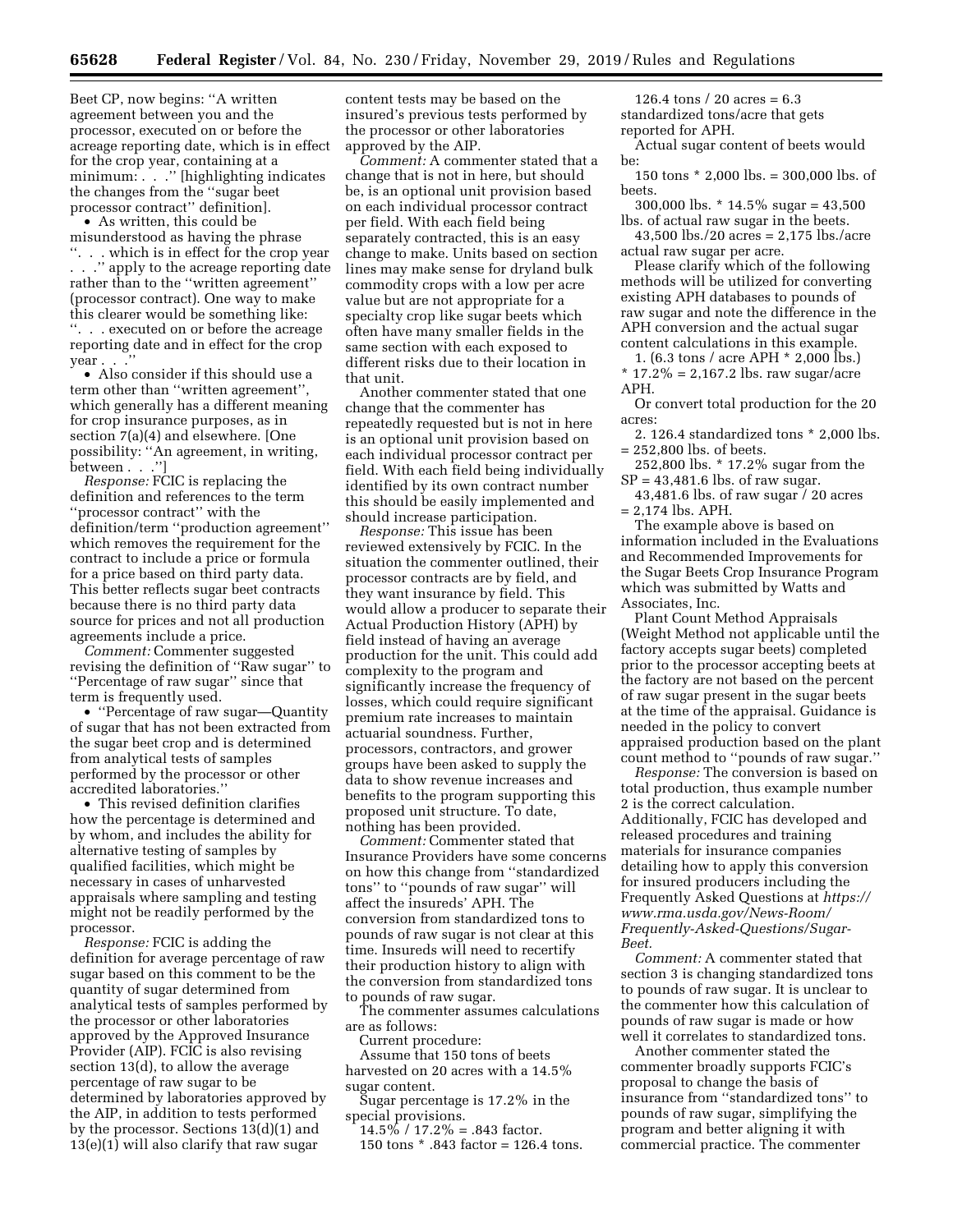did raise a concern, however, regarding the implementation of this important change. The shift from standardized tons to pounds of raw sugar will be very visible to farmer-producers and could cause considerable confusion, particularly in its first year. Insurance coverage will look different. The mathematical relationship between a producer's ''old'' coverage and ''new'' coverage may be far from obvious at first. Even traditional price elections may be confusing when now stated in the terms of pounds versus tons, as growers, agents, and other stakeholders try to make comparisons with prior-year levels.

To avoid this problem, the commenter believes a well-planned, wellcoordinated public outreach and education process will be essential, including outreach to farmers so they will understand the new system, training for agents so they can effectively explain it, training for AIP loss adjustors and underwriters to minimize mistakes, and the development of simple-to-use tools or applications allowing producers quickly and easily to compare prior coverage in ''standardized tons'' to their new coverage in raw sugar pounds.

The commenter would be pleased to assist RMA in this process, be it in arranging outreach to the commenter's farmer members, getting producer feedback on training materials, developing Question-and-Answer sheets, providing farmer-level input for web-based applications, or in any other manner that might be helpful to the agency and the commenter's members.

*Response:* FCIC has developed and released procedures and training materials for insurance companies detailing how to apply this conversion for insured producers including the Frequently Asked Questions at *[https://](https://www.rma.usda.gov/News-Room/Frequently-Asked-Questions/Sugar-Beet) [www.rma.usda.gov/News-Room/](https://www.rma.usda.gov/News-Room/Frequently-Asked-Questions/Sugar-Beet) [Frequently-Asked-Questions/Sugar-Beet](https://www.rma.usda.gov/News-Room/Frequently-Asked-Questions/Sugar-Beet)*  and the Sugar Beet Loss Adjustment Standards Handbook at *[https://](https://www.rma.usda.gov/-/media/RMAweb/Handbooks/Loss-Adjustment-Standards---25000/Sugar-Beet/2019-25450-1H-Sugar-Beet-Loss-Adjustment-Standards.ashx) [www.rma.usda.gov/-/media/RMAweb/](https://www.rma.usda.gov/-/media/RMAweb/Handbooks/Loss-Adjustment-Standards---25000/Sugar-Beet/2019-25450-1H-Sugar-Beet-Loss-Adjustment-Standards.ashx)  [Handbooks/Loss-Adjustment-](https://www.rma.usda.gov/-/media/RMAweb/Handbooks/Loss-Adjustment-Standards---25000/Sugar-Beet/2019-25450-1H-Sugar-Beet-Loss-Adjustment-Standards.ashx)[Standards---25000/Sugar-Beet/2019-](https://www.rma.usda.gov/-/media/RMAweb/Handbooks/Loss-Adjustment-Standards---25000/Sugar-Beet/2019-25450-1H-Sugar-Beet-Loss-Adjustment-Standards.ashx) [25450-1H-Sugar-Beet-Loss-Adjustment-](https://www.rma.usda.gov/-/media/RMAweb/Handbooks/Loss-Adjustment-Standards---25000/Sugar-Beet/2019-25450-1H-Sugar-Beet-Loss-Adjustment-Standards.ashx)[Standards.ashx.](https://www.rma.usda.gov/-/media/RMAweb/Handbooks/Loss-Adjustment-Standards---25000/Sugar-Beet/2019-25450-1H-Sugar-Beet-Loss-Adjustment-Standards.ashx)* The change in unit of measure from standardized tons to pounds of raw sugar was made to better align with the sugar industry in how producers are paid and for program consistency with sugarcane. Below is a comparison example of the new unit of measure (pounds of raw sugar), followed by previous unit of measure (standardized tons), and final example is converting standardized tons to pounds of raw sugar. The examples show the conversions and how the end

guarantee should be the same or within a few pounds of their previous APH guarantee. The new APH calculation of taking net tons to pounds of raw sugar: (20 net paid tons \* 2,000 lbs.) \* 0.180 insured's average percent of raw sugar) = 7,200 pounds of raw sugar. The previous APH calculation of taking net tons to standardized tons: [20 net tons  $*(0.180 / 0.170)] = 21.2$  standardized tons. The conversions from standardized tons to pounds of raw sugar is calculated: (21.2 standardized tons \* 2,000 pounds) \* 0.170 = 7,208 pounds of raw sugar.

*Comment:* Commenter stated in regard to Section 3; changing standardized tons to pounds of raw sugar. Commenter would like clarification of how this calculation will be made, and how well it will correlate to standardized tons. Also concerned as to how an unharvested portion of a field would be appraised for APH on a raw sugar basis.

Another commenter is concerned as to how an unharvested portion of a field would be appraised for APH purposes on a raw sugar basis.

*Response:* FCIC has developed and released procedures and training materials for insurance companies detailing how to apply this conversion for insured producers as well as how to appraise unharvested acreage.

The change in unit of measure from standardized tons to pounds of raw sugar was made to better align with the sugar industry in how producers are paid and for program consistency with sugarcane. Below is a comparison example of the new unit of measure (pounds of raw sugar), followed by previous unit of measure (standardized tons), and final example is converting standardized tons to pounds of raw sugar. The examples show the conversions and how the end guarantee should be the same or within a few pounds of their previous APH guarantee. The new APH calculation of taking net tons to pounds of raw sugar: (20 net paid tons \* 2,000 lbs.) \* 0.180 insured's average percent of raw sugar) = 7,200 pounds of raw sugar. The previous APH calculation of taking net tons to standardized tons: [20 net tons  $*(0.180 / 0.170)$  = 21.2 standardized tons. The conversions from standardized tons to pounds of raw sugar is calculated: (21.2 standardized tons \* 2,000 pounds) \* 0.170 = 7,208 pounds of raw sugar. Additional examples of the conversion can be found in the Frequently Asked Questions at *[https://www.rma.usda.gov/](https://www.rma.usda.gov/News-Room/Frequently-Asked-Questions/Sugar-Beet)  [News-Room/Frequently-Asked-](https://www.rma.usda.gov/News-Room/Frequently-Asked-Questions/Sugar-Beet)[Questions/Sugar-Beet.](https://www.rma.usda.gov/News-Room/Frequently-Asked-Questions/Sugar-Beet)* 

Appraising unharvested production is located in the Sugar Beet Loss Adjustment Standards Handbook in PART 4 Appraisals. The appraisal worksheet instructions are located in Exhibit 3. This information can be found at *[https://www.rma.usda.gov/-/](https://www.rma.usda.gov/-/media/RMAweb/Handbooks/Loss-Adjustment-Standards---25000/Sugar-Beet/2019-25450-1H-Sugar-Beet-Loss-Adjustment-Standards.ashx) [media/RMAweb/Handbooks/Loss-](https://www.rma.usda.gov/-/media/RMAweb/Handbooks/Loss-Adjustment-Standards---25000/Sugar-Beet/2019-25450-1H-Sugar-Beet-Loss-Adjustment-Standards.ashx)[Adjustment-Standards---25000/Sugar-](https://www.rma.usda.gov/-/media/RMAweb/Handbooks/Loss-Adjustment-Standards---25000/Sugar-Beet/2019-25450-1H-Sugar-Beet-Loss-Adjustment-Standards.ashx)[Beet/2019-25450-1H-Sugar-Beet-Loss-](https://www.rma.usda.gov/-/media/RMAweb/Handbooks/Loss-Adjustment-Standards---25000/Sugar-Beet/2019-25450-1H-Sugar-Beet-Loss-Adjustment-Standards.ashx)[Adjustment-Standards.ashx.](https://www.rma.usda.gov/-/media/RMAweb/Handbooks/Loss-Adjustment-Standards---25000/Sugar-Beet/2019-25450-1H-Sugar-Beet-Loss-Adjustment-Standards.ashx)* 

*Comment:* A commenter requested to recognize that the loads from each day of early harvest must be calculated separately.

As of now, RMA says it is going to convert databases using the sugar factor from the 2018 Special Provisions. This may be to the producer's benefit. The agent should have already adjusted the tons for percent sugar when they completed the production report. When you run the numbers, we have identified cases where the pounds of sugar production will be spot-on and other times when the pounds of sugar will increase for the producer from what would be if you multiplied tons by actual sugar.

RMA has indicated that they will distribute a draft of the Special Provisions for 2019 for industry review.

*Response:* FCIC is aware that each day of early harvest will have to be calculated separately. Whenever the conversion is done there are some instances where the production goes up slightly, some that stay the same, and some that go down slightly. The difference occurs because of rounding. The insured has the option to do the conversion of standardized tons to pounds of raw sugar, or they can recertify their previous years' production in pounds of raw sugar.

*Comment:* The commenter stated that section 3 is also removing the stage guarantees. The commenter thinks this is a good thing for their growers.

Another commenter is pleased to see the removal of stage guarantees in the new Sugar Beet Crop Insurance Provisions. Having played a lead role in urging RMA originally to institute a Sugar Beet Stage Guarantee Removal Pilot Program over a decade ago, the commenter believes the consistent high levels of participation in the program underscore the general acceptance of the concept by sugar beet producers. Sugar beets are one of the last major crops to see stage guarantees eliminated from their coverage, reflecting an updated underwriting approach, and the commenter views this as an important step forward for the program.

*Response:* FCIC thanks the commenters and appreciates their input.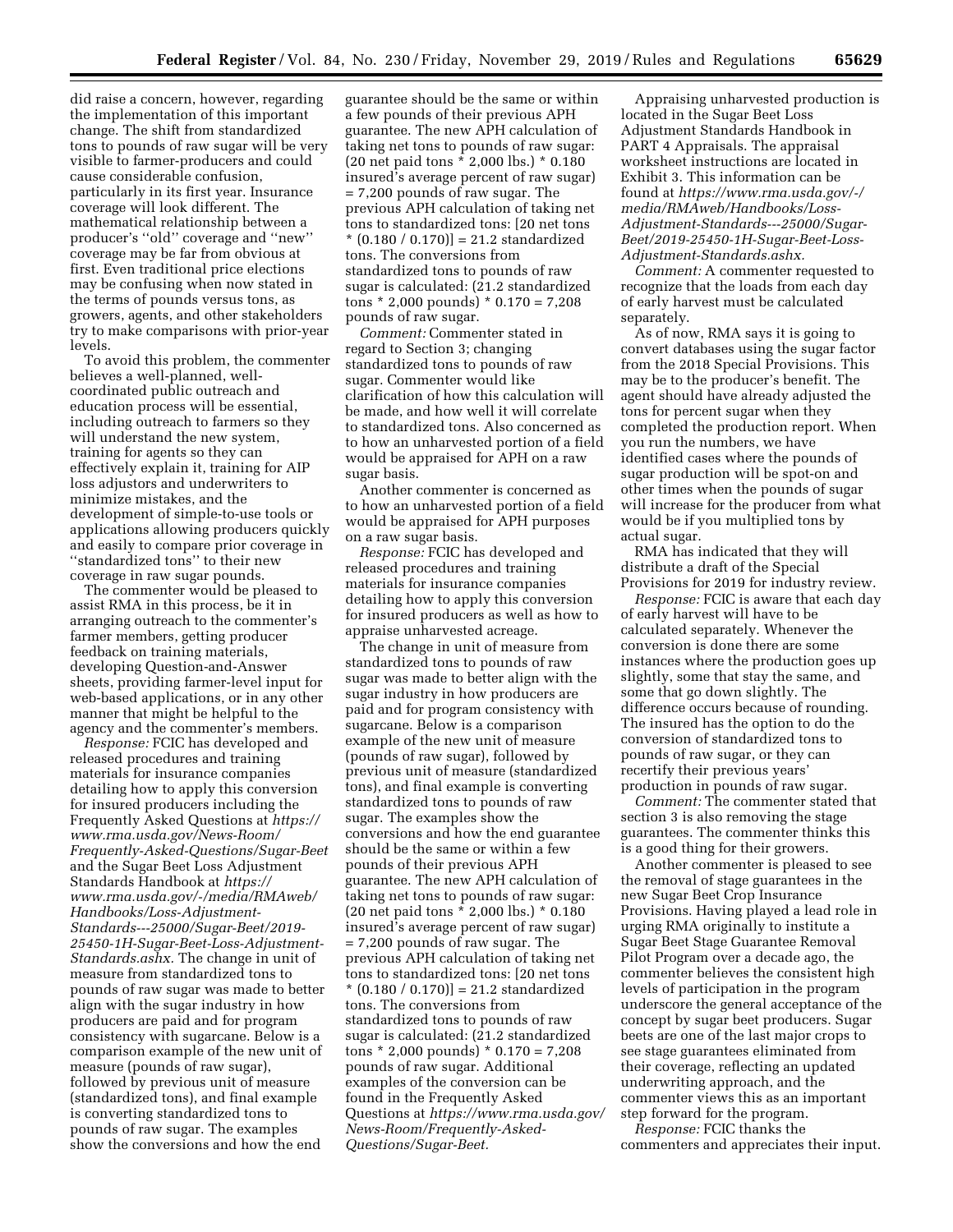*Comment:* Commenters stated in regard to 3(a): Consider deleting this subsection, which appears to be unnecessary.

• CCIP Basic Provisions section 3(b)(1)(iii) already states that the insured must select the same ''Percentage of the available price election . . . " and ". . . If different prices are provided by type or variety, . . . the same price percentage will apply to all types and varieties.''

• Also, should a separate and unique price election be offered for the certified organic practice, then defaulting to the Basic Provisions will ensure that there is no conflict with the crop provisions whereby more than one price election may be applicable, albeit each at the same percentage to the maximum price offered.

*Response:* FCIC thanks the commenter and is deleting section 3(a).

*Comment:* Commenter stated in regard to 3(b) [which would be redesignated as section 3 if 3(a) is deleted]: Consider revising this to: ''The unit of measure for production is pounds of raw sugar, determined by multiplying the quantity of sugar beets by the percentage of raw sugar.'' This clarifies the determination of ''pounds of raw sugar,'' regardless of whether the production amount pertains to the guarantee or appraisal/indemnity calculations.

*Response:* FCIC is re-designating section 3(a) as section 3. Percentage of raw sugar is already defined and there is procedure in place referring to the calculations.

*Comment:* Instead of ''reserving'' this section, commenter suggests using it to add the following language that is similar to other crop policies that require the insured crop to be grown under a processor contract, and will facilitate the insurance provider's timely determination of proper acreage and liability/coverage:

''Report of Acreage. In addition to the requirements of section 6 of the Basic Provisions, you must provide a copy of all sugar beet processor contracts to us on or before the acreage reporting date.''

*For example:* If a sugar beet contract pertains to 40 acres of sugar beets and the acreage report shows 41.2 acres planted, then the insurance provider has the proactive opportunity to verify with the sugar beet processor whether or not all production from the 41.2 acres of planted sugar beets will be accepted by the processor and if an amended contract is needed.

Another commenter stated that the deleted phrase that is being moved to the ''processor contract'' definition states that the processor contract must be executed on or before the acreage reporting date. Please consider adding language requiring that the insured ''. . . must provide a copy of all processor contracts to us [the AIP] on or before the acreage reporting date . . .'' as in section 6 [Report of Acreage] in the Processing Tomato Crop Provisions [the rest of that reads: ''. . . in all counties, unless otherwise specified in the Special Provisions.''].

Section 12(b) of the Sugar Beet CP requires the insured to ". . . provide a copy of your processor contract, or corporate resolution if you are the processor'' as part of the insured's ''Duties In The Event of Damage or Loss'', but the Sugar Beet policy does not have such a requirement when there is not a claim.

The requirement to provide a copy of the processor contract(s) whether or not there is a claim could be set up as in the Processing Tomato CP (and others), with the addition of section 6, Report of Acreage, since the current Sugar Beet section 6 is being removed.

*Response:* FCIC has replaced the reserved section 6 with report of acreage detailing the requirement that the insured provide a copy of all production agreements.

*Comment:* Commenter stated in regard to 7(a)(3): [Revised to replace ''. . . a sugar beet processor contract executed before the acreage reporting date  $\ldots$  " with ".  $\ldots$  a contract  $\ldots$ with the deadline now included in the new definition of ''processor contract''.] Commenter Suggests ''. . . a processor contract . . .'' to match the definition and avoid any confusion with a crop insurance ''contract'' as defined in the Basic Provisions.

*Response:* FCIC agrees and has replaced contract with production agreement in section 7(a)(3).

*Comment:* Commenter stated in reference to 7(b)(4): [Ed.] Consider adding quotation marks around the word ''processor'', as done in 7(b)(1).

*Response:* FCIC revised by adding quotation marks around the word processor.

*Comment:* A commenter requested that sugar beets that are planted in back to back years be insurable. The commenter stated that this would be most helpful for the commenter's farm in Imperial Valley, CA where the commenter's alternate crops to plant are limited.

Another commenter is requesting sugar beets to be insurable back to back.

Another commenter stated that they are writing to request the FCIC/RMA consider allowing Sugar Beet fields to be insurable if grown on acreage that was planted in the most recent previous crop year. Currently in Imperial County, CA it is a common practice to grow Sugar Beets on the same field twice in consecutive years.

The commenter stated that this is an industry standard, and the Sugar Processor allows this, and considers this a standard farming practice. All acreage farmed on a field in the first year, and on the following crop year are of the same quality and tonnage. Therefore, any acreage farmed on back to back fields should not be excluded from the Insurance policy.

Another commenter stated to please allow for Sugar Beets to be insurable back to back years. The beet companies allow us to grow back to back because it is within proper plant health standards, and therefore we'd like to be able to be insured for each and every crop that is within reasonable health standards. If the beet company itself beliefs it's healthy and safe to grow back to back, the commenter is not sure why the insurance standards would be different.

Another commenter stated that the commenter has been growing sugar beets in California for the last 40 years. In all of those years, it has been an accepted cultural practice to grow them in back to back years. The sugar companies that the commenter contracts with do not prohibit the commenter from that practice. The commenter sees no reason why the FCIC should deny the commenter's ability to obtain crop insurance on those fields that are planted back to back.

Another commenter stated that they are requesting Sugar Beets to be insurable in back to back years. This is very important to the commenter's farming operations and planning. The commenter believes the request speaks for itself on why it is so important.

Two commenters stated that they would like to see the option for Sugar Beets to be insurable for back to back years.

*Response:* The Crop Provisions as written in sections  $8(a)(1)$  and  $8(a)(3)$  do allow for back to back planting if it is specified in the Special Provisions for the county and if it is an allowable rotation outlined in the Special Provisions. These requests have been forwarded to the regional offices for review and further consideration. Other local or county-based concerns can be addressed to the RMA regional office. Any interested person may find contact information for the applicable regional office on RMA's website at *[https://](https://www.rma.usda.gov/RMALocal/Field-Offices/Regional-Offices) [www.rma.usda.gov/RMALocal/Field-](https://www.rma.usda.gov/RMALocal/Field-Offices/Regional-Offices)[Offices/Regional-Offices.](https://www.rma.usda.gov/RMALocal/Field-Offices/Regional-Offices)* 

*Comment:* The commenter stated that in regard to section 9(b) that they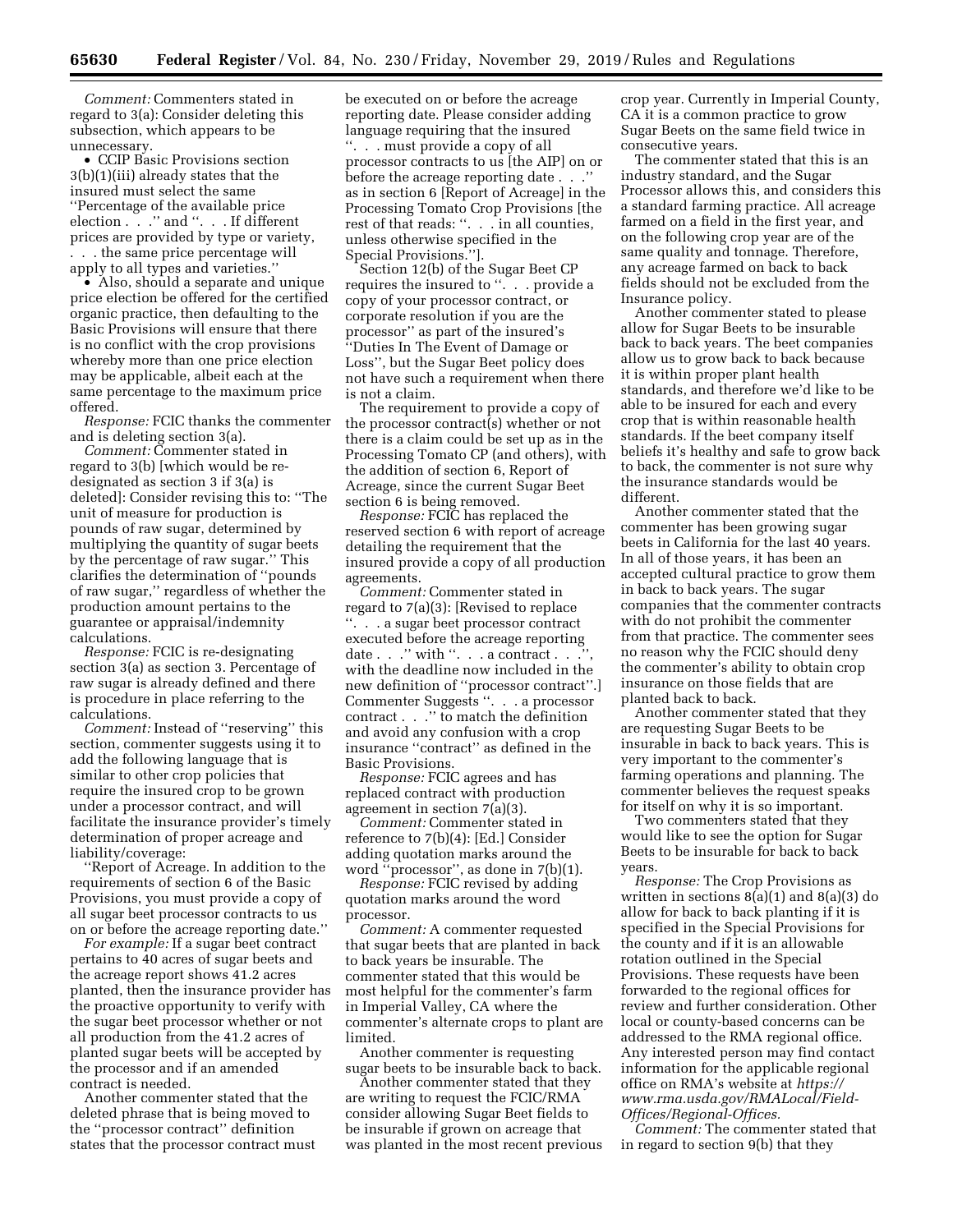approve of the deletion of this language in 9(b) that dealt with the end of insurance period for all units being when production delivered equals the amount of production stated in the contract. This language was unclear, difficult to administer and the commenter was unsure what exactly it accomplished.

Another commenter stated that the commenter agrees with deleting the language currently in 9(b) stating that ''. . . the insurance period ends for all units when the production delivered to the processor equals the amount of production stated in the sugar beet processor contract.'' This language was difficult to administer and unclear as to what exactly it accomplished.

*Response:* FCIC thanks the commenter and appreciates their input.

*Comment:* The commenter is pleased to see the inclusion of provisions providing RMA with greater flexibility to update insurance dates and other factors. In particular, the commenter appreciates RMA's responsiveness in recent years to shifting the basis for calculating replant payments from a formula tied to annual price elections to a dollar amount based on actual costs a process now formalized in the new policy. Such steps toward greater flexibility and responsiveness are always important and appreciated.

*Response:* FCIC thanks the commenter and appreciates their input.

*Comment:* The term ''final stage'' remains in the language. It should be removed. It should state ''at least 90 percent (90%) of the production guarantee . . .''

*Response:* FCIC has removed the language "final stage".

*Comment:* Commenter stated clarification is needed on how the appraisal would be calculated when being completed for a replant determination to know if the appraised production would exceed 90% of the insured's guarantee. Currently the calculation is based on tons with no conversion for pounds of raw sugar.

*Response:* FCIC has updated the plant count appraisal method in the procedures to be calculated in pounds of raw sugar per acre.

*Comment:* Commenter recommends the following edits be made to 13(d), to clarify and reference defined terms.

''Harvested production or unharvested production that is appraised after the earliest delivery date that the processor accepts harvested production and that meets the minimum acceptable standards contained in the processor contract or corporate resolution will be converted to pounds of raw sugar by multiplying the tons of

such production by 2,000 and by the average percentage of raw sugar to determine the production to count. The average percentage of raw sugar will be determined from tests performed at the time of crop delivery or sample acquisition (appraisal).

(1) If individual tests of raw sugar content are not made at the time of delivery, the average percentage of raw sugar may be based on the results of previous tests performed by the processor during the crop year if it is determined that such results are representative of the total production.

(2) If not representative, the average percentage of raw sugar will equal the raw sugar content percent shown in the actuarial documents.''

Following the recommendation to recognize other institutions that may determine the 'percentage of raw sugar', stating who performs the analytic tests is not necessary within this section since they are identified within the revised/recommended definition. 'Unharvested' production as determined by an appraisal would not constitute crop delivery; thus clarification is added to specify the time frame associated with percentage of raw sugar determinations for samples obtained from field appraisals. This also keeps consistent usage of the term 'percentage of raw sugar'. Recommend referring to the 'actuarial documents' rather than the 'Special Provisions' for where the county average percentage of raw sugar can be found.

*Response:* FCIC revised to further clarify that the average percentage of raw sugar will be determined from tests performed by the processor or other laboratories approved by us (the AIP) at the time of crop delivery or sample acquisition (appraisal).

FCIC further clarified that if individual tests of raw sugar content are not made at the time of delivery, the average percent of raw sugar may be based on the results of your (the insured's) previous tests.

*Comment:* The provision notes that the raw sugar percentage will be included to the extent that a raw sugar test may not be performed or deemed unacceptable. Commenter would like to have the latter scenario more clearly clarified under the rules as well. It's not readily apparent to the commenter under what circumstances it would be ''deemed unacceptable'' nor is it clear the extent to which such a distinction could harm the commenter's production calculations in a given year. Please clarify what you mean.

*Response:* FCIC thanks the commenter and appreciates their input. FCIC will not further define ''deemed

unacceptable'' as this is not currently in the crop provisions.

*Comment:* Commenter stated regarding section 13(d)(2), and in particular the phrase ''. . . the raw sugar content percent shown in the Special Provisions'', it will be imperative for RMA to review and update this parameter (as currently contained within the actuarial documents) for each and all sugar beet county programs. For some states, *e.g.,*  Idaho, Oregon, Washington (Pacific Northwest), Montana, North Dakota and Wyoming, their 2018 percent sugar values are established on a regional basis. A region-wide percent sugar better aligns each policyholder's determined standard tons with a single nation-wide price election. In contrast, other states, *e.g.,* Minnesota, have variable county percent sugar values, which appear out of sync with their recent base period average. As the primary function of the 'county average percent sugar' has changed from being a key component in adjusting to standard tons, to instead as a default value of 'last resort', it is important for each county's percentage of raw sugar value to be current and reflective of the actual county instead of the region or district.

*Response:* FCIC reviews the county average percentage sugar at regional level with data based on RMA history, sugar percentage data from the sugar beet processor, and NASS data. Regional Offices also consider APH and loss implications in order to ensure this percentage is actuarially sound. Additionally, FCIC only will use this percentage in total loss determinations.

*Comment:* A commenter stated that in regard to section  $13(d)(1)$  and  $13(e)(1)$ : Both state based on previous tests performed by the processor during the crop year. The commenter questions if that is based on all beets delivered to processor from all producers (in the county or otherwise) or just from the producer in question. Although this language was in the previous provisions it still seems unclear what basis is to be used to ascertain the percent of raw sugar that should be used in these situations.

Another commenter stated in regard to  $13(d)(1)$  & (e)(1): These both include the statement ''. . . based on the results of previous tests performed by the processor during the crop year . . .'' It is unclear if that is based on all beets delivered to processor from all producers (in the county or otherwise) or just from the producer in question. Although this language was in the previous crop provisions, it still seems unclear what basis is to be used to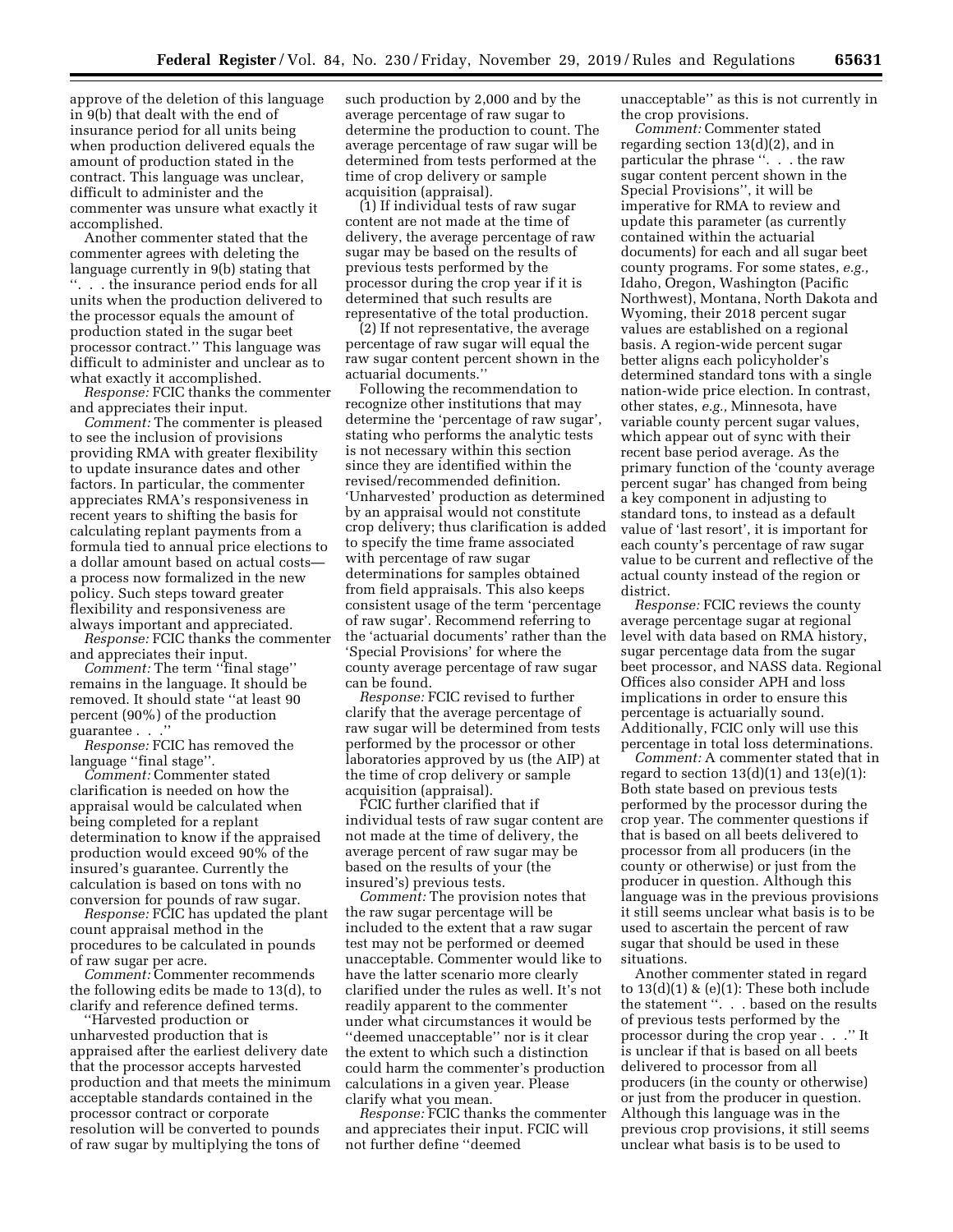ascertain the percent of raw sugar that should be used in these situations.

*Response:* FCIC is revising the Crop Provisions to specify that the previous tests are based on the previous tests from the insured producer.

*Comment:* Commenter stated in regard to section 13, adding an early harvest adjustment, it appears to apply a penalty to the farmer when they are required by the processor to harvest a portion of a crop early, especially when damage has occurred from an insurable event. There is not clear enough guidance to insurance providers to have even application of these provisions, too much left to the discretion of the insurers could weaken coverage and participation.

Another commenter stated that section 13 is adding an early harvest adjustment. This change seems to apply a penalty to the commenters' growers when the growers are required by the processor to harvest some beets early, especially when there is damage from an insurable loss. An argument can easily be made that this provision will provide less clear guidance to insurance providers rather than clearer guidance resulting in uneven application of the provisions. It seems this is a blatant attempt to limit the loss payments to growers.

Another commenter stated in reference to 13(f)(3): It is unclear if the early harvest adjusted production should be limited to APH. If the producer is having a good year, he/she will not be happy with that. If part of the unit is early harvested, the early harvested acres could be capped at the APH of the remaining harvested acres. If all of the unit is early harvested, the sugar content from previous tests performed by the processor could be used. This may not include lost tonnage, however. Maybe capping at APH is ok.

Another commenter stated that while ''early harvest factor'' allows producers to add a one-percent-per-day adjustment to their ''production to count'' for crops harvested prior to ''full maturity,'' it cannot result in an annual ''production to count'' in excess of the insured crop's current APH. The commenter suggests that this APH cap be removed or adjusted.

The commenter's principal concern is that an APH cap fails to account for the fact that sugar beet yields, measured both in tonnage and sugar content, have been rising sharply in recent years due to adoption of new technologies, principally new bioengineered seeds and seed treatments. As a result, sugar beet APHs, which generally reflect a ten-year average of yields, often lag well behind current crop potentials. For

instance, according to USDA's National Agricultural Statistical Service (NASS), over the past dozen years, sugar beet yields have grown (a) from a national average 25.5 to 32.8 tons per acre of beets and (b) from 3.79 to 4.87 tons per acre of actual sugar, increases of over 28 percent overall and of over 2.3 percent per year. In some regions, the growth has been even sharper.

## NATIONAL GROWTH IN SUGAR BEET YIELDS

| Yield per<br>harvested<br>acre/tons | Sugar per<br>harvested<br>acre/tons |
|-------------------------------------|-------------------------------------|
| 25.5                                | 3.79                                |
| 26.8                                | 4.15                                |
| 25.9                                | 3.98                                |
| 27.7                                | 4.03                                |
| 23.8                                | 4.04                                |
| 29.3                                | 4.22                                |
| 28.4                                | 4.15                                |
| 27.3                                | 4.27                                |
| 30.9                                | 4.47                                |
| 32.8                                | 4.53                                |
| 31.7                                | 4.71                                |
| 32.8                                | 4.87                                |
|                                     |                                     |

Source: NASS, data as of 9/17/2018.

This lag in APHs behind production trends has been recognized by FCIC though its approval of the privatelydeveloped Trend-Adjusted APH Yield program for a number of crops.

Capping the impact of an early harvest adjustment at a farmer's current APH thus creates an unintended penalty. It creates a ceiling below a crop's actual potential, and it hinders the ability of a farmers yield history to catch up with rising yield trendlines. In regions where early-harvest has occurred over the years without the benefit of an early-harvest factor, this lag of APHs behind current trendlines is especially pronounced. Given that the one-percent-per-day formula itself is based on sound underwriting data reflecting real-world experience, the commenter suggests either eliminating the APH cap entirely as unneeded or adjusting it to a more reasonable level of 125 percent of APH.

Another commenter stated that Insurance Providers have concerns about capping the production after the early harvest adjustment is applied to the APH. Capping the production would not allow the insured to capture the true production potential of the crop given the new seed technology that has become available. Some APH databases still have conventional seed use included when now Roundup Ready seed is the primary use.

*Response:* The rule added an early harvest adjustment in response to sugar beet processors requesting a portion of

contracted acres be harvested early. Early harvested beets are often lower in weight and sugar content, resulting in what could appear to be a production loss that would lower the producer's future Actual Production History (APH). A solution was requested to prevent an early harvest from reducing a producer's future guarantee. The rule added an early harvest adjustment, which increases the producer's yield(s) on their early harvested acreage for that year's harvest, preventing a decline in the producer's future insurable yield due to early harvest. However, the early harvest adjustment was limited to not exceed the unit's approved APH. Additionally, FCIC had developed and released procedures detailing guidance for applying the early harvest adjustment including the Frequently Asked Questions at *[https://](https://www.rma.usda.gov/News-Room/Frequently-Asked-Questions/Sugar-Beet) [www.rma.usda.gov/News-Room/](https://www.rma.usda.gov/News-Room/Frequently-Asked-Questions/Sugar-Beet) [Frequently-Asked-Questions/Sugar-Beet](https://www.rma.usda.gov/News-Room/Frequently-Asked-Questions/Sugar-Beet)*  and the Sugar Beet Loss Adjustment Handbook at *[https://www.rma.usda.gov/](https://www.rma.usda.gov/-/media/RMAweb/Handbooks/Loss-Adjustment-Standards-25000/Sugar-Beet/2019-25450-1H-Sugar-Beet-Loss-Adjustment-Standards.ashx)  [-/media/RMAweb/Handbooks/Loss-](https://www.rma.usda.gov/-/media/RMAweb/Handbooks/Loss-Adjustment-Standards-25000/Sugar-Beet/2019-25450-1H-Sugar-Beet-Loss-Adjustment-Standards.ashx)[Adjustment-Standards-25000/Sugar-](https://www.rma.usda.gov/-/media/RMAweb/Handbooks/Loss-Adjustment-Standards-25000/Sugar-Beet/2019-25450-1H-Sugar-Beet-Loss-Adjustment-Standards.ashx)[Beet/2019-25450-1H-Sugar-Beet-Loss-](https://www.rma.usda.gov/-/media/RMAweb/Handbooks/Loss-Adjustment-Standards-25000/Sugar-Beet/2019-25450-1H-Sugar-Beet-Loss-Adjustment-Standards.ashx)[Adjustment-Standards.ashx.](https://www.rma.usda.gov/-/media/RMAweb/Handbooks/Loss-Adjustment-Standards-25000/Sugar-Beet/2019-25450-1H-Sugar-Beet-Loss-Adjustment-Standards.ashx)* 

After further analysis, FCIC determined that due to upward trending yields, the maximum adjustment could be overly punitive. Therefore, FCIC is revising the limit for the early harvest adjustment to not result in a yield greater than the higher of the producer's approved APH yield or the actual yield of the sugar beets harvested after full maturity from the unit. This change will better reflect the unit's production capabilities, especially in instances of a bumper crop because it uses the actual yield from the unit if that yield is higher than the approved APH yield.

*Comment:* A commenter stated that in reference to 13(f)(3): This provision indicates that the early dig adjustment cannot result in production to count in excess of the insured's actual production history. Should ''actual production history'' be replaced by ''approved yield'' as this is the defined term found in the CCIP Basic Provisions as well as the basis for establishing coverage under this policy? Also, what happens if you have a scenario where this occurs? Do you not use the early dig adjustment at all or do you limit the production to count to the approved yield? The commenter would recommend that this provision be further clarified so that there is no misunderstanding for how this should be handled when this situation occurs.

*Response:* FCIC is revising the limit for the early harvest adjustment to not result in a yield greater than the higher of the producer's approved APH yield or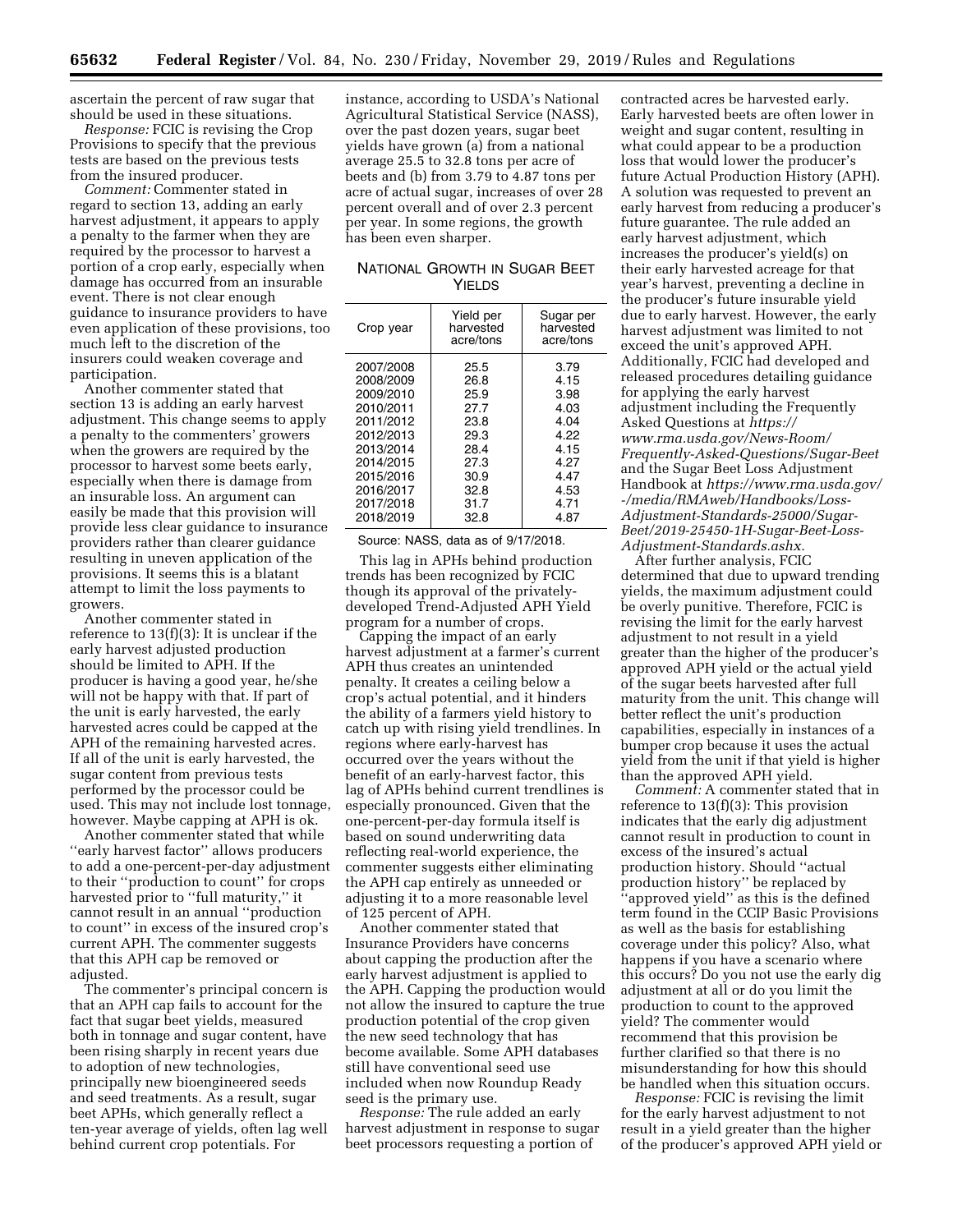the actual yield of the sugar beets harvested after full maturity from the unit. This change will better reflect the unit's production capabilities, especially in instances of a bumper crop because it uses the actual yield from the unit if that yield is higher than the approved APH yield. Regarding the scenario the commenter outlined, the adjustment will still be made, but it will be limited to the higher of the approved actual production history yield or the actual yield of the sugar beets harvest after full maturity from the unit.

*Comment:* Is this 'capping' clause referring to the insured's actual yield of ''full maturity'' beets for the current crop year or the highest value within the insured's APH database history?

*Response:* The ''capping clause'' refers to the insured's approved actual production history yield, but after further analysis, FCIC determined that due to upward trending yields, the maximum adjustment could be overly punitive. Therefore, FCIC is revising the limit for the early harvest adjustment to not result in a yield greater than the higher of the producer's approved APH yield or the actual yield of the sugar beets harvested after full maturity from the unit. This change will better reflect the unit's production capabilities, especially in instances of a bumper crop because it uses the actual yield from the unit if that yield is higher than the approved APH yield.

*Comment:* The commenter stated on 13(f) that the Risk Management Agency (RMA) has proposed adding an early dig factor to increase the production to count for both claims and APH purposes once a certain threshold has been reached as indicated in the actuarial documents. The commenter does agree that this type of production adjustment is needed for sugar beets when the crop is harvested early. It would be beneficial for everyone reviewing these provisions to know what these thresholds are as a part of this published rule so that the commenter would be able to review and comment on the proposed threshold as a part of these comments.

Another commenter stated in regard to 13(f), RMA has proposed adding an early dig factor to increase the production to count for both claims and APH purposes once a certain threshold has been reached as indicated in the actuarial documents. Commenter agrees that this type of production adjustment is needed for sugar beets when the crop is harvested early. It would be beneficial for everyone reviewing these provisions to know what these thresholds are as a part of this published rule so that we would be able to review and comment on the proposed threshold as a part of

these comments. It would also be helpful to know what the proposed calendar dates for the end of the insurance period for the different states are in order to be able to adequately comment on the full maturity date derived using the 45-day period used for the early dig factor.

*Response:* FCIC thanks the commenter and appreciates their input. The threshold and calendar dates for the end of insurance period have been made publicly available in the actuarial documents. FCIC does not produce actuarial documents as part of the rule making process and therefore did not provide the threshold or calendar dates for the end of insurance period in the rule. These requests have been forwarded to the regional offices for review and further consideration. Other local or county-based concerns can be addressed to the RMA regional office. Any interested person may find contact information for the applicable regional office on RMA's website at *[https://](https://www.rma.usda.gov/RMALocal/Field-Offices/Regional-Offices) [www.rma.usda.gov/RMALocal/Field-](https://www.rma.usda.gov/RMALocal/Field-Offices/Regional-Offices)[Offices/Regional-Offices.](https://www.rma.usda.gov/RMALocal/Field-Offices/Regional-Offices)* 

*Comment:* The commenter stated as framed in the new Crop Insurance Provisions, the ''early harvest factor'' adjustment will apply only if the percentage of insured acreage harvested before full maturity exceeds a threshold level specified in the FCICs annual actuarial documents. The concern behind this provision, as the commenter understands it, is that applying the factor to very small fractions of a field could complicate its implementation, raising costs. The commenter appreciates RMA's decision to place the actual threshold level in its actuarial documents—rather than freezing it in policy terms—since this will make it easier to adjust in the future as experience is gained over time.

If a threshold is to be imposed, however, the commenter believes it must be set initially at a level that reflects farm-level realities. The commenter discussed this issue with members from various regions of the country and found that early harvest practices vary widely. For instance, some processors that require early harvest deliveries will spread the burden among large numbers of members to minimize the impact on each one. This could result in early harvests quotas of, say, 10 percent or so on each farm. In other situations, growers will be encouraged to harvest ''openings'' or small portions of fields during the early harvest. In other cases, early harvest can include entire fields or larger portions. In addition, the commenter understands that much of this data burden for implementing the

new process will rest on sugar beet processing companies who record deliveries on a regular basis, and that crop insurance industry professionals, including agents and AIP staff, generally have access to automated systems to facilitate reporting.

Given these factors, particularly the wide range of farming practices, the commenter urges RMA initially to set the threshold at a relatively low level, 5 percent. This would allow RMA, AIPs, processors, and producers to gain experience on how the early harvest adjustment operates in a wide range of conditions. The commenter also urges RMA to review its experience after the first two years to see if any adjustment in the threshold is justified.

Another commenter stated in regard to 13(f), commenter agrees with the changes allowed when harvesting prior to full maturity. However, due to the workload involved when a small acreage is involved or a small fraction of a unit, consider establishing the percentage of the unit entered in the Special Provisions to be more than 25% and maybe up to 50% of unit acreage before this increase factor would be allowed.

Since most of the time the early harvested acreage is minimal with only end rows or point rows harvested early, the overall impact to the production to count is minimal in relation to the whole unit (and to the extra work involved to adjust each load by each date). However, when the acreage exceeds 25% of the unit it starts to become relevant, and as the acreage approaches 50% it can become very significant. Perhaps 33% of a unit's acreage would be a good place to begin increasing production. If so, suggest that if more than one-third of the unit's acreage is harvested prior to full maturity, then the production from those acres could be increased; if less than one-third was harvested early, no adjustment would be allowed.

Another commenter stated in regard to 13(f), going with a percentage of acreage before applying an early harvest adjustment might be a good idea in theory, but when a notice of claim is submitted in the middle or after harvest, there really is no way to determine the acres harvested early, other than taking the farmer's word for it. Early harvest tickets will reflect the tons per truckload and the date, but there is no way to ascertain early harvested acreage.

Another commenter stated that clarification is needed on how to track the early harvested acres. The current settlement and summary sheets available do not show the individual loads with the delivery dates. The actual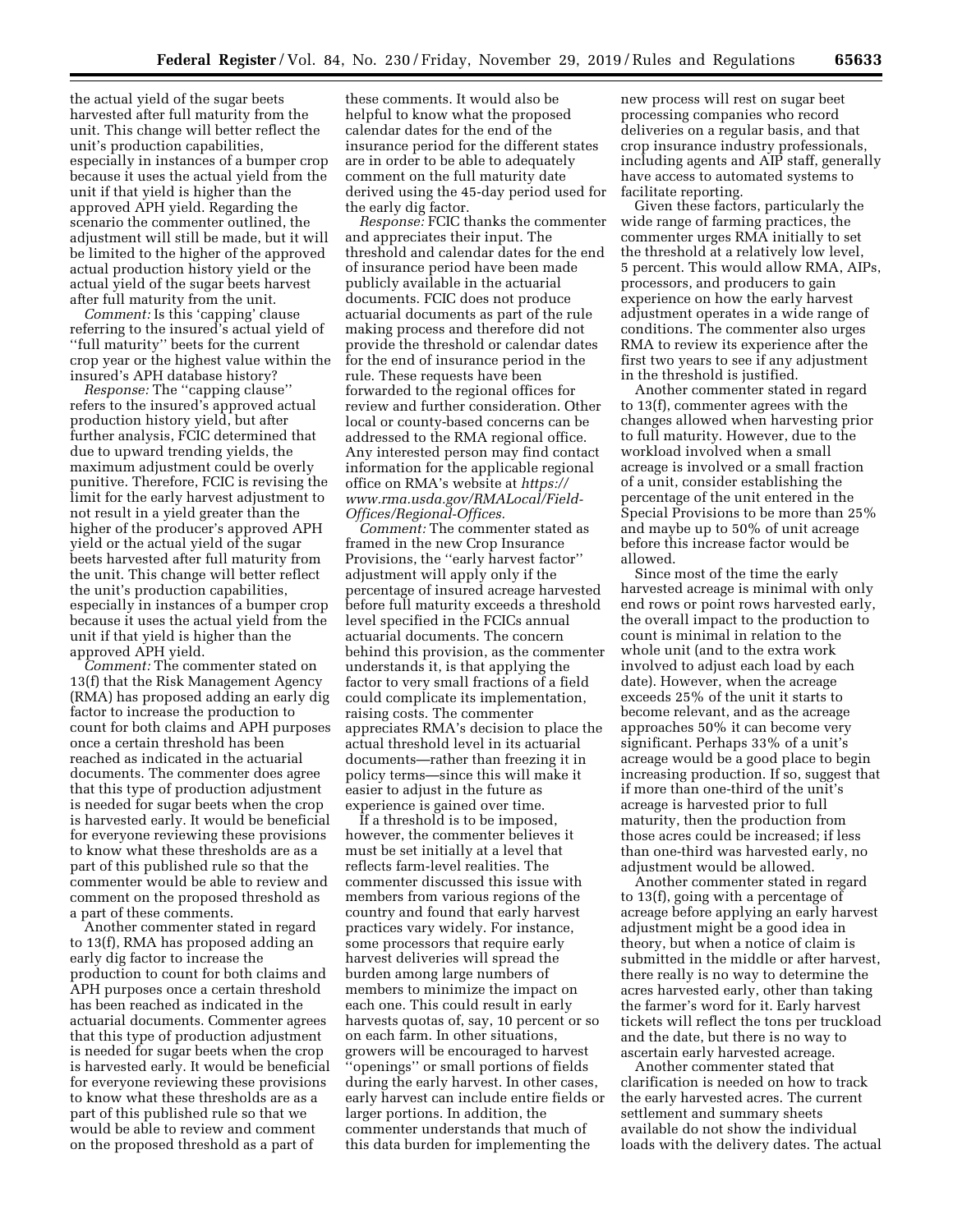weight tickets would have to be requested. These receipts are prone to fading, are misplaced during harvest, and can be difficult to read. Additional time may be needed by the processors to allow them to include the additional information needed to the settlement and summary sheets.

Another commenter stated regarding the reference in (f) to ''. . . exceeds the threshold specified in the actuarial documents . . .'' and the language in  $(f)(1)$  &  $(3)$ : What is the tentative proposed threshold amount which is to be specified in the actuarial documents? Is it to be a percentage of the unit's total planted acreage, or a percentage of the unit's total insured acreage, *i.e.,* planted and prevented planted? And what will the percentage be: 5%, 10%, or something else?

Another commenter stated that in reference to section 13(f) that the commenter agrees with the changes allowed when harvesting prior to full maturity. However due to the workload involved (agents, insured's, AIP's) when dealing with small acreages or small fractions of a unit, the commenter would like to see the percentage of the unit entered in the Special Provisions to be more than 25% and maybe up to 50% of unit acreage before this increase factor would be implemented. Since most of the time the early harvested acreage is minimal with only end rows or point rows harvested early, the overall impact to the production to count is minimal in relation to the whole unit (and to the extra work involved to adjust each load by each date). However, when the acreage exceeds 25% of the unit, it starts to become relevant. As the acreage approaches 50% it can become very significant. Perhaps 33% (one third) of a unit's acreage would be a good place to begin increasing production. So, a suggestion the commenter has is, if more than one third of the unit acreage is harvested prior to full maturity, then production from those acres could be increased using the factor provided. If less than 1⁄3 of a unit's acreage was harvested early, no adjustment would be allowed.

*Response:* FCIC thanks the commenters and appreciates their input. The threshold was initially set low (at 10 percent), as suggested by one of the commenters. FCIC will continually monitor this threshold and update as needed. Additionally, the amount of production harvested early will be determined from processor production records obtained by the insured. It is the insureds' responsibility to provide acceptable production records to the AIP.

*Comment:* The commenter stated in 13(f)(1): That the commenter predicated on what the commenter believes the calendar date for the end of insurance period will be based on prior years. The commenter does not believe that 45 days prior to the end of the insurance period for the date of full maturity is accurate for all areas where sugar beets are grown. The commenter suggests that 30 days prior to the end of the insurance period would be more appropriate in Colorado, Nebraska and Wyoming. Using 45 days in these states would result in a September 16 full maturity date. The beets will continue to mature past this date and sugar content increases dramatically after a hard freeze. The average frost date for western Nebraska is September 20 and probably a few days later in Colorado. Using 30 days prior to the end of the insurance period date would be October 1. Early harvest started on September 5 this year. An 11% production adjustment (1% per day from harvest beginning to September 16) would not make this production whole by the full maturity date. This could also be an issue for Idaho as the local sugar beet company in this region requires some growers to start digging early to help get the factories up and running, which usually begins after September 1. Most growers finish harvest by October 31st and there is a penalty by the local sugar beet company if they harvest beets after November 5th. The commenter would recommend that RMA further review the full maturity dates for each state and consider increasing the production by 2% per day (rather than 1% per day) if the producer digs early, which would be similar to the factor used in the potato policy.

Another commenter stated that regarding the interaction between section 9 calendar date of the end of insurance (EOI) and the early harvest dates derived according to 13(f)(1), please refer to the attached Excel file for detailed information. The 'NASS harvest dates' tab tallies the beginning, most active, and ending harvest dates for each state, and are representative of the 2009-time period. The '4 state progress' tab tallies the NASS weekly harvest progress reports from the four major sugar beet states, representing each state's average percent harvested during crop years 2012 through 2016; these dates and percentages corroborate the harvest dates for the 2009-time period remain applicable to current years' activities.

If the November 15 calendar EOI date is to remain unchanged (for 2019) then the 45-day default works quite well in capturing the 'early harvest' phase for

the states of Minnesota and North Dakota. However, for the other states (not withstanding California) the 45-day default significantly misses 'early harvest' activities in states like Idaho and Michigan. <<Refer to cells C72 to K73 within the 'NASS harvest dates' sheet >>

If the calendar EOI dates are reestablished for 2019, and if October 31 is used for Minnesota and North Dakota, then a 35-day time window may be more appropriate for these two states. If a November 10 EOI were established for Idaho, Michigan and Colorado, then a 35-day window would seem to function reasonably as well.

Additional challenges are foreseen for the states of Oregon, Montana, Nebraska, and Wyoming. Their 'Beginning to Active Beginning' harvest phases are relatively short in duration and could represent minimal if any harvest before full maturity based on the county's location or district differences (*e.g.,* Wyoming's Big Horn Basin versus its Southeast region).

Without knowing what EOI dates are changing for 2019, and which counties will have variance to the 45-day default, it is essentially impossible to properly evaluate these interacting policy components.

Another commenter stated there also are concerns about how to determine the early dig factor. The policy changes do not address the definition or date for early harvest. The definition and date could be different based on location. This may have to be addressed in the county special provisions. Early harvest is mandatory per the processor contract and not voluntary. The insured can choose which acres to harvest during early dig.

Another commenter stated that depending on what the calendar date for the end of insurance period will be, commenter questions if 45 days prior to the end of the insurance period for the date of full maturity is accurate for all areas where sugar beets are grown. Commenter would recommend that RMA further review the full maturity dates for each state and consider increasing the production by 2% per day (rather than 1% per day) if the producer digs early, which would be similar to the factor used in the potato policy.

As an example, in Colorado, Nebraska, and Wyoming, with an EOI of 11/15, the language in section 13(f) might be ok. That is 1% per day starting with 10/1. That means a producer would get 25% for beets harvested on September 5, the beginning of early harvest. Also, subsection 13(f)(1) allows for a number of days prior to EOI other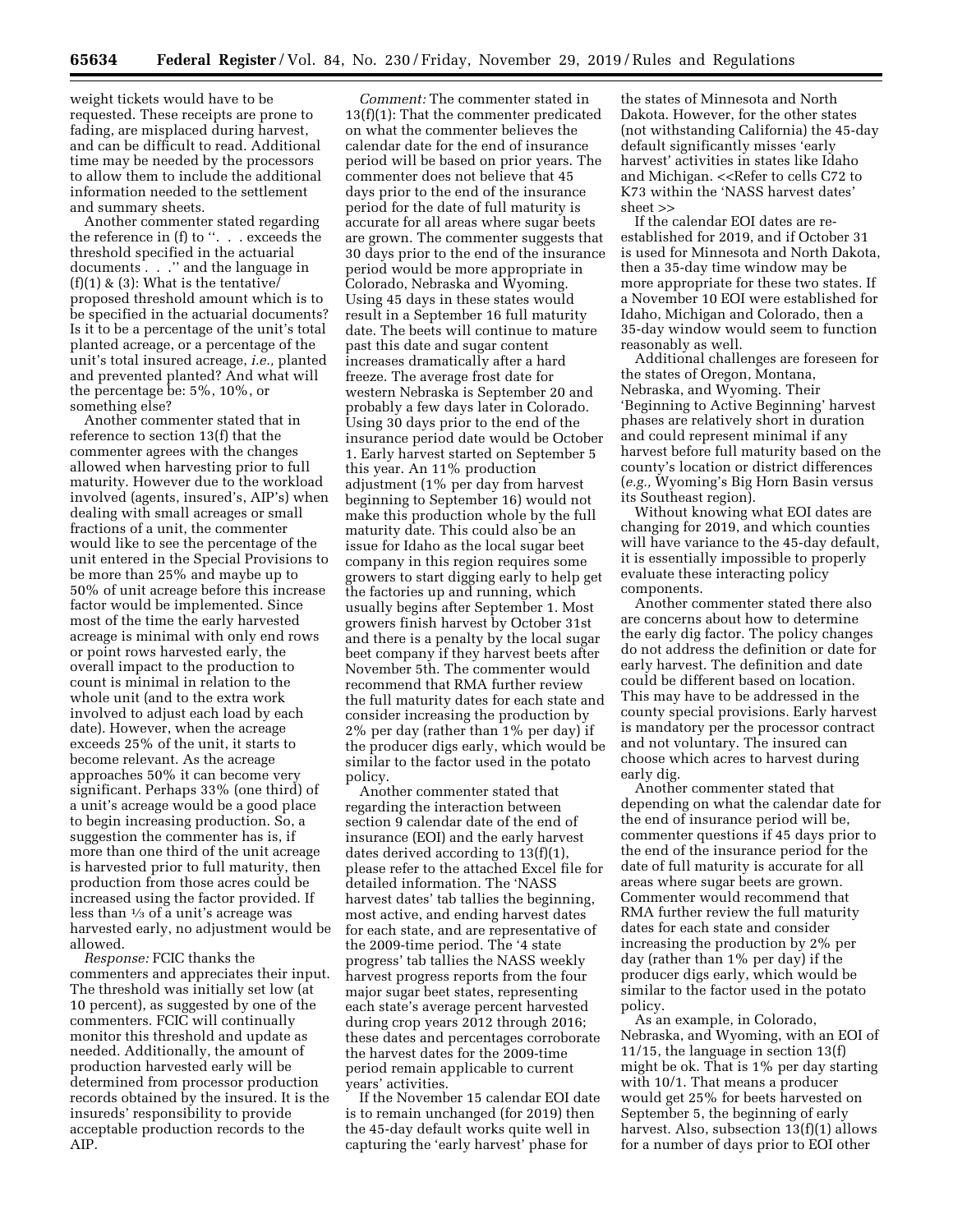than 45. It states ''unless otherwise specified in the SP.''

Another commenter stated, as this whole subsection is new procedure for the crop, what are the proposed variances that will be noted in the Special Provisions? Which states and counties? Can the number of days be less than or greater than the default of 45 days?

Another commenter stated regarding the slated change to remove the calendar date for the EOI period from section 9 and display that information solely within the actuarial documents (AIB Date Table), this has significant impacts particularly with respect to the new element within section 13(f), *i.e.,*  early harvest production adjustments. Are there to be revisions to the EOI date for select regions? Notwithstanding California's Imperial County, essentially all remaining states or regions with active sugar beet processing facilities have a November 15th date as their EOI date. Comparing this November 15 date with the most current NASS 'Usual Planting and Harvesting dates' for sugar beets [October 2010] suggests significant adjustments are warranted for the calendar EOI dates. Example: Minnesota and North Dakota typically conclude harvest during the last week of October; this constitutes approximately three weeks of extended coverage after harvest is routinely complete.

The final rule notes the administrative advantages to establishing and displaying the calendar EOI date within the actuarial documents, but without being informed of what date changes are to be made for 2019 it is impossible for policyholders and insurance providers to evaluate the impact on potential early harvest adjustments.

*Response:* The Crop Provisions as written in section 13(f)(1) states that the Special Provisions can specify exceptions for the 45 days prior to the calendar date for the end of insurance provision. These requests have been forwarded to the regional offices for review and further consideration. Other local or county-based concerns can be addressed to the RMA regional office. Any interested person may find contact information for the applicable regional office on RMA's website at *[https://](https://www.rma.usda.gov/RMALocal/Field-Offices/Regional-Offices) [www.rma.usda.gov/RMALocal/Field-](https://www.rma.usda.gov/RMALocal/Field-Offices/Regional-Offices)[Offices/Regional-Offices.](https://www.rma.usda.gov/RMALocal/Field-Offices/Regional-Offices)* 

Additionally, FCIC set the increasing production rate to 1% per day by gathering data from multiples stakeholders and continues to collect more data from implementation of the Crop Provisions.

*Comment:* The commenter appreciates RMA's intent that the early harvest adjustment not apply where a

grower experiences actual damage resulting in a claim from rain, flood, drought, freeze, or some other covered hazard. Hence, the provision specifies that ''an adjustment will not be made if the sugar beets are damaged by an insurance cause of loss and leaving the crop in the field would reduce production.'' The inclusion of that final clause—''leaving the crop in the field would reduce production''—raises a question, however, whether the factor might inadvertently limit or annul a producer's legitimate insurance claim in some cases.

For instance, one serious problem faced by sugar beet producers is root rot, a condition caused by excess moisture. Root rot not only damages beets in the field, but also continues to damage surrounding beets after they are delivered to a processor. As a result, these beets cannot be effectively stored for extended periods, and processors often ask that they be delivered early to avoid later problems. Nevertheless, if left in the field, beets affected by root rot do not necessarily continue to deteriorate and may bounce back to some extent.

If a field is affected by root rot early in the growing season, reducing yields below the crop's insurance guarantee, and the crop is subsequently delivered early because of a requirement of the processor, it appears the early harvest adjustment could reduce the size of a farmers claim, or potentially raise ''production to count'' above the deductible. Similarly, the existence of the factor could act as a disincentive for growers to deliver the affected beets early, creating damage during storage. Clarification of the provision is needed to avoid such unintended results.

*Response:* FCIC will not further specify the causes of loss in the crop provisions as specifying the causes of loss could have unintended consequences since impacts could differ by region and event. Loss adjusters will determine, on a case-by-case basis, the insurable cause of loss and if the early harvest adjustment is to be applied. FCIC is aware that there may be some disagreements between AIPs and the insured or inconsistencies between AIPs. Controversial claims procedure is already in place if an insured does not agree with the AIP's final loss adjustment determination. This procedure allows the claim to be referred from the loss adjuster to the AIP in order to resolve the claim, when the insured disagrees with the loss adjuster. Additionally, the Common Crop Insurance Policy, Basic Provisions provides a process for insureds and AIPs to settle disputes, including

disputes with loss adjustment determinations, such as mediation and arbitration.

Additionally, depending on situations that develop around harvest time, bulletins may be issued to address specific situations that arise. FCIC will continue to monitor the performance of this provision and can address additional program changes that may be needed in future crop provision and procedural revisions.

*Comment:* Commenter stated in reference to 13(f)(3): Change the semicolon at the end to a period.

*Response:* FCIC changed the semicolon at the end of the section to a period.

*Comment:* Commenter stated about 13(e): Much more has changed in this section than just the correction to show raw sugar instead of standardized tons.

This paragraph is for production that did not meet the specifications in the contract and was damaged by an insured cause of loss. The production will be based on the tons delivered times the average sugar. Any damage should result in lower tons and/or sugar. Since the production did not meet the terms of the contract, presumably the processor will not accept it. Therefore, there should be a way to put a salvage value on it. (The LMP definition has been removed.)

If the production is damaged by an uninsured cause of loss, then it is presumed that an appraisal for uninsured causes would be done for unharvested production and a determination would be made for harvested production. See section  $13(c)(1)(ii)$ .

The instructions for appraising sugar beets for replant qualifications (Exhibit 7 in the LASH) appear to be adequate. Nothing should change here except APH will now be expressed in pounds of raw sugar instead of tons. The calculation was APH/Plant population (for 1/100 of an acre). The appraisal then multiplied this by the remaining population and compared it to 90% of the APH  $\times$ coverage level. (One could actually take APH out of this equation and it would still be valid.)

*Another commenter stated in regards to 13(e)(1):* The way this currently reads, if due to an insurable cause of loss the beets will not meet the minimum acceptable standards in the processor contract, then the AIP would count ALL of the production (''by multiplying the tons of such damaged beets by 2000 and by the average percent of raw sugar . . .''). That does not seem to be fair to an insured. If the beets are damaged to the point that the processor will not accept them and the beets are destroyed,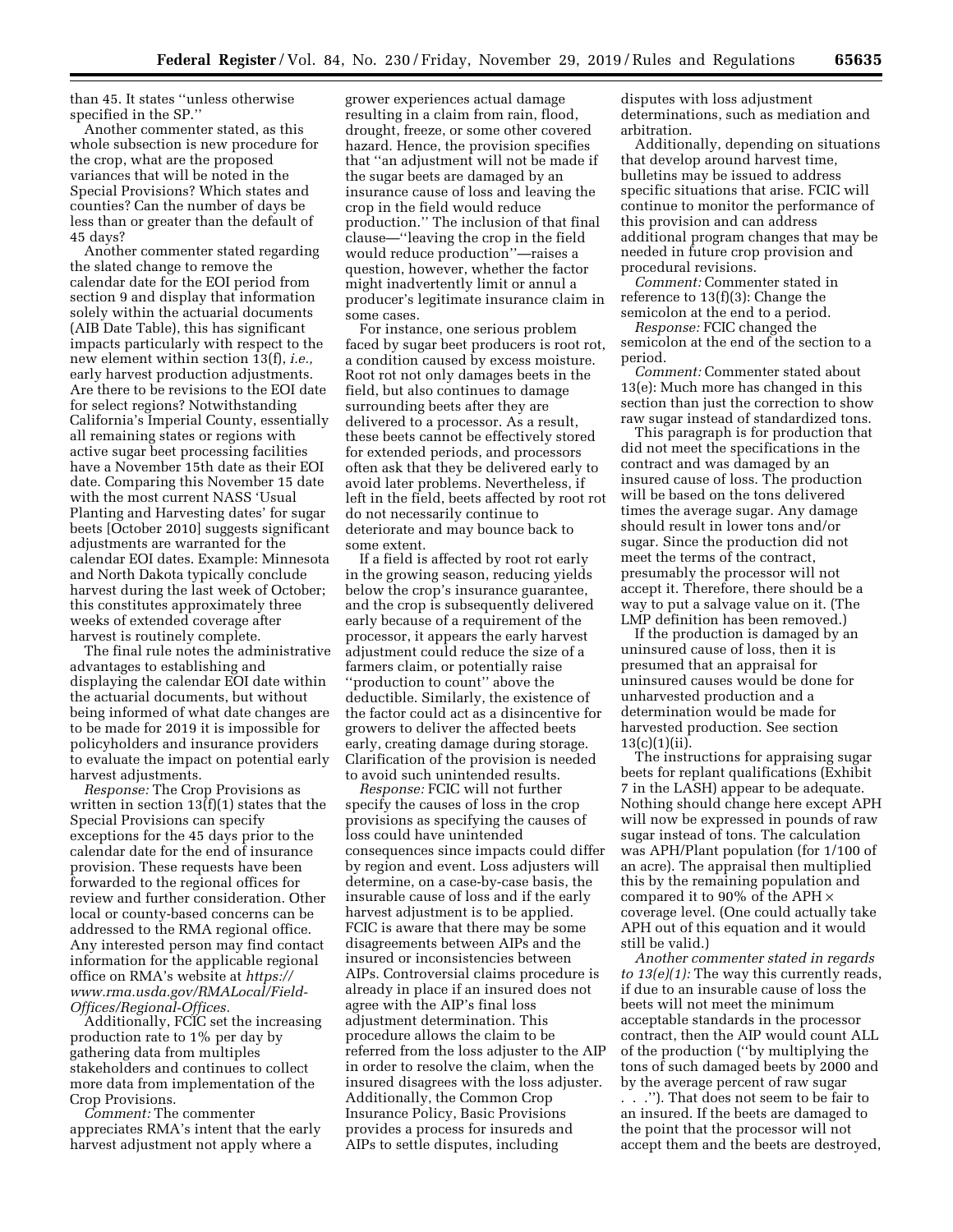then there should be no production to count. Additionally, the wording in the previous sugar beet policy contained what might be called a "salvage value" in that, if such damaged beets could not meet the terms of the processor contract, but did have some value, then that value should be used by converting it back to production to count.

Recommend retaining this ''salvage value'' language, although reworded slightly to accommodate the change from standardized tons to pounds of raw sugar. Also revise the language to reflect zero production to count in situations where it does not meet the standards and is destroyed.

Additionally, the 2018 Sugar Beet Loss Adjustment Standards Handbook has several examples of these types of situations and those examples should also be retained (with changes to pounds of raw sugar).

Another commenter believes the language needs to be adjusted to reflect zero production to count in situations where it does not meet the standards and is destroyed. Additionally, the 2018 Sugar Beet Loss Adjustment Standards Handbook has several examples of these types of situations and those examples should also be retained (with changes to pounds of raw sugar).

*Another commenter stated that in regard to section 13(e):* Much more has changed in this section than just the correction to show raw sugar instead of standardized tons, as summarized in the regulations. The way this currently reads, if due to an insurable cause of loss the beets will not meet the minimum acceptable standards in the processor contract then the insurance provider would still count ALL of them (by multiplying the tons of such damaged beets by 2000 and by the average percent of raw sugar). That does not seem to be fair to an insured. If the beets are damaged so that the processor will not accept and the beets are destroyed, then there should be no production to count.

Another commenter stated that the wording in the previous sugar beet policy contained what the commenter might call a salvage value in that, if such damaged beets could not meet the terms of the processor contract but did have some value—then that value should be used by converting it back to production to count. The commenter believes this salvage value language should remain although reworded slightly to accommodate the change from standardized tons to pounds of raw sugar.

*Response:* Section 13(e) is to address sugar beets that are damaged but are still accepted by the processor. FCIC agrees

that the salvage value language should be maintained in the crop provisions and is adding language back into the provisions as outlined in 13(g) to provide that if harvested production is damaged due to an insurable cause of loss and is rejected by the processor, but is sold to a salvage buyer at a reduced price: Compute the pounds of raw sugar of the sold production by dividing the gross dollar amount paid by the salvage buyer by the established price.

FCIC is also adding the following language in section 13(h) to address the zero production to count scenarios, providing that if production is damaged due to an insurable cause of loss to the extent that the processor will not accept the production, such as the production did not meet the standards contained in the production agreement; and there are no salvage markets for the production, then there would be no value for production and there would be no production to count provided the production is destroyed in a manner acceptable to us.

Additionally, salvage value and zero production to count language has been maintained in the Sugar Beet Loss Adjustment Standards Handbook to address both situations at *[https://](https://www.rma.usda.gov/-/media/RMAweb/Handbooks/Loss-Adjustment-Standards---25000/Sugar-Beet/2019-25450-1H-Sugar-Beet-Loss-Adjustment-Standards.ashx) [www.rma.usda.gov/-/media/RMAweb/](https://www.rma.usda.gov/-/media/RMAweb/Handbooks/Loss-Adjustment-Standards---25000/Sugar-Beet/2019-25450-1H-Sugar-Beet-Loss-Adjustment-Standards.ashx)  [Handbooks/Loss-Adjustment-](https://www.rma.usda.gov/-/media/RMAweb/Handbooks/Loss-Adjustment-Standards---25000/Sugar-Beet/2019-25450-1H-Sugar-Beet-Loss-Adjustment-Standards.ashx)[Standards---25000/Sugar-Beet/2019-](https://www.rma.usda.gov/-/media/RMAweb/Handbooks/Loss-Adjustment-Standards---25000/Sugar-Beet/2019-25450-1H-Sugar-Beet-Loss-Adjustment-Standards.ashx) [25450-1H-Sugar-Beet-Loss-Adjustment-](https://www.rma.usda.gov/-/media/RMAweb/Handbooks/Loss-Adjustment-Standards---25000/Sugar-Beet/2019-25450-1H-Sugar-Beet-Loss-Adjustment-Standards.ashx)[Standards.ashx.](https://www.rma.usda.gov/-/media/RMAweb/Handbooks/Loss-Adjustment-Standards---25000/Sugar-Beet/2019-25450-1H-Sugar-Beet-Loss-Adjustment-Standards.ashx)* 

*Comment:* The commenter supports the addition of a new ''early harvest factor'' adjustment to the Sugar Beet Crop Insurance Provisions. Sugar beets differ from other major crops in that they are grown almost exclusively under contract to regionally-based growerowned processing companies. Producers deliver their harvested beets to the processor, which then refines them into pure sugar. The timing of each farmer's delivery of their raw beets to the processing factory is critical to its efficient operation. As a result, producers are often required to harvest and deliver portions of a crop prior to its full maturity, before the crop's tonnage and sugar content have reached normal peak levels. The result can be an unintended penalty, through no fault of the individual farmer, against the annual yield (called ''production to count'') that the farmer can count toward his or her historical APH, the basis for determining future coverage.

The ''early harvest factor'' adjustment addresses this problem by allowing a producer, if required to harvest early, to adjust the ''production to count'' for that portion of the crop for purposes of calculating their future APH. The adjustment is equal to 1 percent per day

for each day prior to full maturity, and ''full maturity'' is defined as 45 days before the end of the insurance period. The size of the adjustment is based on an extensive set of data assembled by outside counsel for ASGA from each of the grower owned processing companies, showing the precise amount by which tonnage and sugar content vary during the early-harvest period.

The commenter believes this new process will benefit many sugar beet producers while protecting the underwriting soundness of the FCIC program. That said, the commenter wishes to comment on three operational points that could have a significant effect on its performance.

*Response:* FCIC thanks the commenter and appreciates their input.

*Comment:* The changes being implemented by the 2019 Sugar Beet Crop Provisions rewrite have several significant elements that are not fully disclosed in the final rule as many are now to be solely contained in the actuarial documents (of which no drafts are provided), *e.g.,* calendar date for EOI, variances to the Early Harvest default date, updated percentages of raw sugar, etc. Without knowing what changes will be made it is impossible to adequately review and comment. For the reasons outlined above, it is recommended that this CFR rule change be delayed until the 2020 crop year and tentative actuarial document references are available for review.

Postponing the proposed changes until the 2020 crop year would allow time for:

• The Special Provisions, CIH, and LASH to be updated;

• The AIPs to receive the clarification needed to convert the APH from standardized tons to pounds of raw sugar; and

• The sugar beet processors to update the software to capture any additional information that may be needed for claims to be processed when the early dig factor needs to be applied.

*Response:* FCIC thanks the commenter and appreciates their input.

*Comment:* Commenter is frustrated that the commenter is unable to see any comments on this at all. If insurance regulators or sugar beet farmers are supposed to take an active role in the rule-making process, comments should be made public. This may be one of many rules being promulgated, but there is no reason to treat this any differently than another rule. You should re-open the notice and comment section again and allow comments to be made public.

*Response:* FCIC is summarizing public comments received and addressing those comments in this final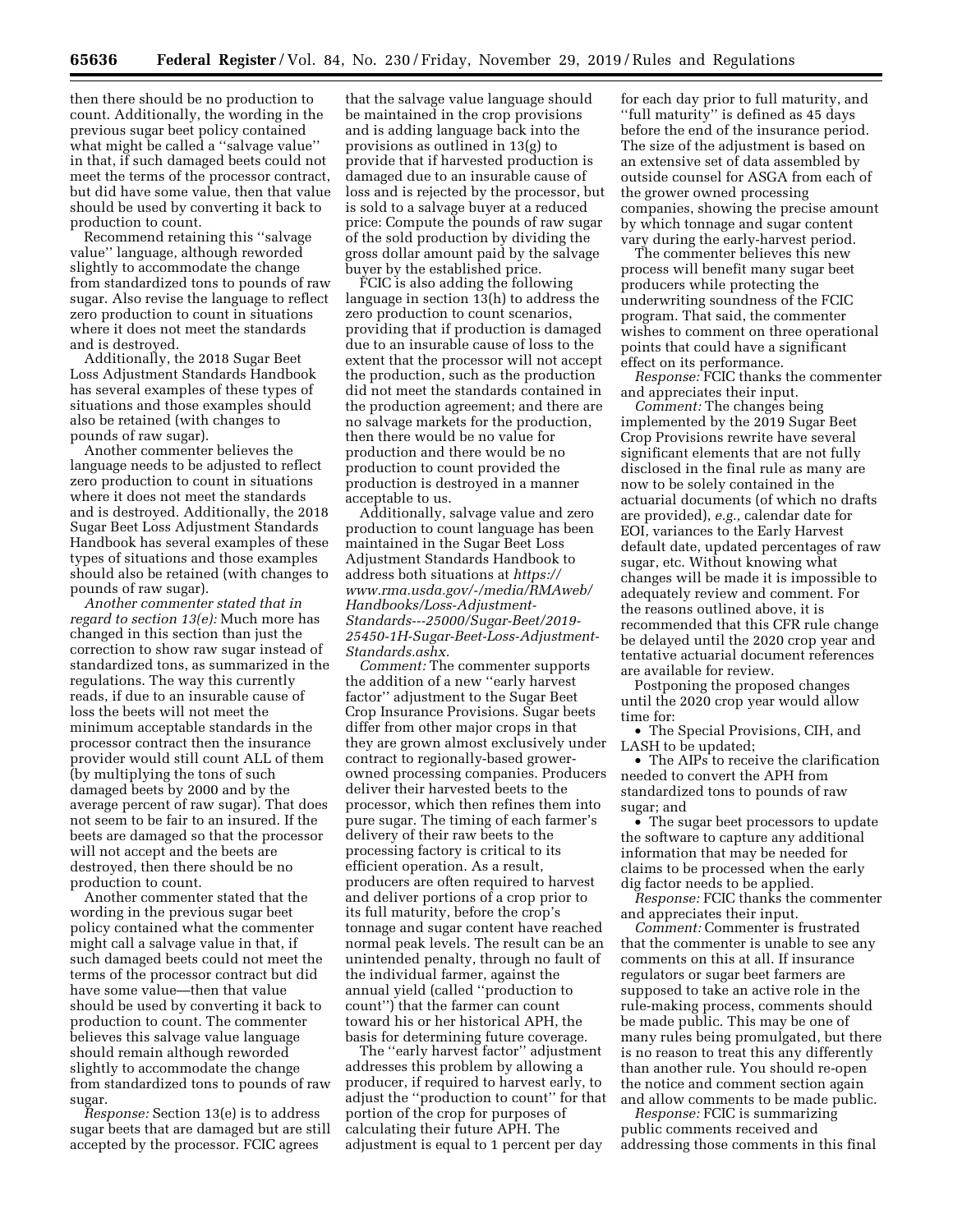rule and is opening the rule for further public comment.

#### **Effective Date and Notice and Comment**

In general, the Administrative Procedure Act (APA, 5 U.S.C. 553) requires that a notice of proposed rulemaking be published in the **Federal Register** for interested persons to be given an opportunity to participate in the rulemaking through submission of written data, views, or arguments with or without opportunity for oral presentation and requires a 30-day delay in the effective date of rules, except when the rule involves a matter relating to public property, loans, grants, benefits, or contracts. This rule involves matters relating to contracts and therefore the requirements in section 553 do not apply. Although not required by APA, FCIC has chosen to request comments on this rule.

The Office of Management and Budget (OMB) designated this rule as not major under the Congressional Review Act, as defined by 5 U.S.C. 804(2). Therefore, FCIC is not required to delay the effective date for 60 days from the date of publication to allow for Congressional review. Accordingly, this rule is effective November 30, 2019.

### **Executive Orders 12866, 13563, 13771 and 13777**

Executive Order 12866, ''Regulatory Planning and Review,'' and Executive Order 13563, ''Improving Regulation and Regulatory Review,'' direct agencies to assess all costs and benefits of available regulatory alternatives and, if regulation is necessary, to select regulatory approaches that maximize net benefits (including potential economic, environmental, public health and safety effects, distributive impacts, and equity). Executive Order 13563 emphasized the importance of quantifying both costs and benefits, of reducing costs, of harmonizing rules, and of promoting flexibility. Executive Order 13777, ''Enforcing the Regulatory Reform Agenda,'' established a federal policy to alleviate unnecessary regulatory burdens on the American people.

The Office of Management and Budget (OMB) designated this rule as not significant under Executive Order 12866, ''Regulatory Planning and Review,'' and therefore, OMB has not reviewed this rule.

Executive Order 13771, ''Reducing Regulation and Controlling Regulatory Costs,'' requires that in order to manage the private costs required to comply with Federal regulations that for every new significant or economically significant regulation issued, the new

costs must be offset by the elimination of at least two prior regulations. As this rule is designated as not significant, it is not subject to Executive Order 13771.

#### **Regulatory Flexibility Act**

The Regulatory Flexibility Act (5 U.S.C. 601–612), as amended by SBREFA, generally requires an agency to prepare a regulatory analysis of any rule whenever an agency is required by APA or any other law to publish a proposed rule, unless the agency certifies that the rule will not have a significant economic impact on a substantial number of small entities. This rule is not subject to the Regulatory Flexibility Act because as noted above, this rule is exempt from APA and no other law requires that a proposed rule be published for this rulemaking initiative.

### **Clarity of the Regulation**

Executive Order 12866, as supplemented by Executive Order 13563, requires each agency to write all rules in plain language. In addition to your substantive comments on this rule, we invite your comments on how to make the rule easier to understand. For example:

• Are the requirements in the rule clearly stated? Are the scope and intent of the rule clear?

• Does the rule contain technical language or jargon that is not clear?

• Is the material logically organized?

• Would changing the grouping or order of sections or adding headings make the rule easier to understand?

• Could we improve clarity by adding tables, lists, or diagrams?

• Would more, but shorter, sections be better? Are there specific sections that are too long or confusing?

• What else could we do to make the rule easier to understand?

#### **Environmental Review**

In general, the environmental impacts of rules are to be considered in a manner consistent with the provisions of the National Environmental Policy Act (NEPA, 42 U.S.C. 4321–4347) and the regulations of the Council on Environmental Quality (40 CFR parts 1500–1508). FCIC conducts programs and activities that have been determined to have no individual or cumulative effect on the human environment. As specified in 7 CFR 1b.4, FCIC is categorically excluded from the preparation of an Environmental Analysis or Environmental Impact Statement unless the FCIC Manager (agency head) determines that an action may have a significant environmental effect. The FCIC Manager has

determined this rule will not have a significant environmental effect. Therefore, FCIC will not prepare an environmental assessment or environmental impact statement for this action and this rule serves as documentation of the programmatic environmental compliance decision.

### **Executive Order 12372**

Executive Order 12372, ''Intergovernmental Review of Federal Programs,'' requires consultation with State and local officials that would be directly affected by proposed Federal financial assistance. The objectives of the Executive Order are to foster an intergovernmental partnership and a strengthened Federalism, by relying on State and local processes for State and local government coordination and review of proposed Federal financial assistance and direct Federal development. For reasons specified in the final rule related notice regarding 7 CFR part 3015, subpart V (48 FR 29115, June 24, 1983), the programs and activities in this rule are excluded from the scope of Executive Order 12372.

## **Executive Order 12988**

This rule has been reviewed under Executive Order 12988, ''Civil Justice Reform.'' This rule will not preempt State or local laws, regulations, or policies unless they represent an irreconcilable conflict with this rule. Before any judicial actions may be brought regarding the provisions of this rule, the administrative appeal provisions of 7 CFR part 11 are to be exhausted.

#### **Executive Order 13132**

This rule has been reviewed under Executive Order 13132, ''Federalism.'' The policies contained in this rule do not have any substantial direct effect on States, on the relationship between the Federal Government and the States, or on the distribution of power and responsibilities among the various levels of government, except as required by law. Nor does this rule impose substantial direct compliance costs on State and local governments. Therefore, consultation with the States is not required.

#### **Executive Order 13175**

This rule has been reviewed in accordance with the requirements of Executive Order 13175, ''Consultation and Coordination with Indian Tribal Governments.'' Executive Order 13175 requires Federal agencies to consult and coordinate with Tribes on a government-to-government basis on policies that have Tribal implications,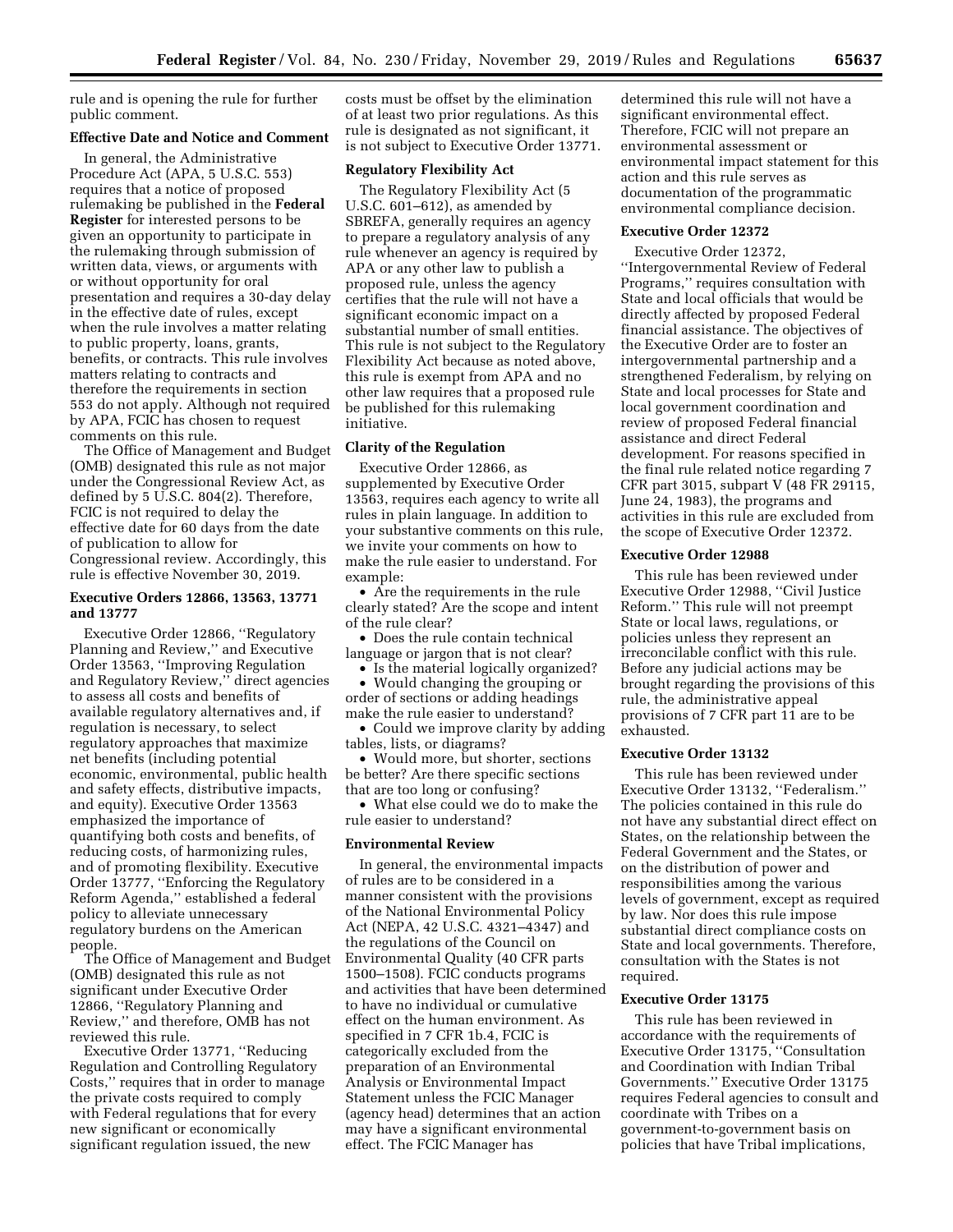including regulations, legislative comments or proposed legislation, and other policy statements or actions that have substantial direct effects on one or more Indian Tribes, on the relationship between the Federal Government and Indian Tribes or on the distribution of power and responsibilities between the Federal Government and Indian Tribes.

FCIC has assessed the impact of this rule on Indian Tribes and determined that this rule does not, to our knowledge, have Tribal implications that require Tribal consultation under E.O. 13175. The regulation changes do not have Tribal implications that preempt Tribal law and are not expected have a substantial direct effect on one or more Indian Tribes. If a Tribe requests consultation, FCIC will work with the USDA Office of Tribal Relations to ensure meaningful consultation is provided where changes, additions and modifications identified in this rule are not expressly mandated by Congress.

#### **Unfunded Mandates**

Title II of the Unfunded Mandates Reform Act of 1995 (UMRA, Pub. L. 104–4) requires Federal agencies to assess the effects of their regulatory actions of State, local, and Tribal governments or the private sector. Agencies generally must prepare a written statement, including cost benefits analysis, for proposed and final rules with Federal mandates that may result in expenditures of \$100 million or more in any 1 year for State, local or Tribal governments, in the aggregate, or to the private sector. UMRA generally requires agencies to consider alternatives and adopt the more cost effective or least burdensome alternative that achieves the objectives of the rule. This rule contains no Federal mandates, as defined in Title II of UMRA, for State, local, and Tribal governments or the private sector. Therefore, this rule is not subject to the requirements of sections 202 and 205 of UMRA.

#### **Federal Assistance Program**

The title and number of the Federal Domestic Assistance Program listed in the Catalog of Federal Domestic Assistance to which this rule applies is No. 10.450—Crop Insurance.

#### **Paperwork Reduction Act of 1995**

In accordance with the provisions of the Paperwork Reduction Act of 1995 (44 U.S.C. chapter 35, subchapter I), the rule does not change the information collection approved by OMB under control numbers 0563–0053.

## **E-Government Act Compliance**

FCIC is committed to complying with the E-Government Act, to promote the use of the internet and other information technologies to provide increased opportunities for citizen access to Government information and services, and for other purposes.

#### **List of Subjects in 7 CFR Part 457**

Acreage allotments, Crop insurance, Reporting and recordkeeping requirements.

## **Final Rule**

For the reasons discussed above, FCIC amends 7 CFR part 457, effective for the 2020 and succeeding crop years in states with a November 30 contract change date and for the 2021 and succeeding crop years in all other states, as follows:

## **PART 457—COMMON CROP INSURANCE REGULATIONS**

■ 1. The authority citation for 7 CFR part 457 continues to read as follows:

**Authority:** 7 U.S.C. 1506(l) and 1506(o).

- $\blacksquare$  2. Amend § 457.109 as follows:
- a. In section 1:

■ i. Remove the definition of "Initially planted'';

■ ii. Add definitions for "Percentage of raw sugar'' and ''Pound'' in alphabetical order;

■ iii. Revise definition of "Practical to replant'';

■ iv. Remove the definition of

''Processor contract''; and

■ v. Add definitions for "Production agreement'' and ''Ton'' in alphabetical order;

■ b. Revise sections 2 and 3;

■ c. Add section 6;

- d. In section 7:
- i. Revise paragraphs (a)(3) and (b)(2); and
- ii. In paragraph (b)(4), add quotation
- marks around the term ''processor'';
- e. Revise section 12; and
- f. In section 13:
- i. Revise paragraphs (d) introductory text, (d)(1), (e) introductory text, and  $(e)(1)$ ;
- $\blacksquare$  ii. Revise paragraphs (f)(2) and (3); and
- iii. Add paragraphs  $(f)(4)$  and  $(5)$ ,  $(g)$ , and (h).

The revisions and additions read as follows:

## **§ 457.109 Sugar Beet Crop Insurance Provisions.**

- \* \* \* \* \*
- 1. Definitions

\* \* \* \* \*

*Percentage of raw sugar.* Quantity of sugar determined from analytical tests

of samples performed by the processor or other laboratories approved by us. \* \* \* \* \*

*Pound.* Sixteen (16) ounces avoirdupois.

*Practical to replant.* In addition to the definition in section 1 of the Basic Provisions, it will not be considered practical to replant if production from the replanted acreage cannot be delivered under the terms of the production agreement, or 30 days after the initial planting date for all counties where a late planting period is not applicable, unless replanting is generally occurring in the area.

\* \* \* \* \* *Production agreement.* A written contract between you and the processor, executed on or before the acreage reporting date, which is in effect for the crop year, containing at a minimum:

(1) Your commitment to plant, grow, and deliver the sugar beet production to the processor; and

(2) The processor's commitment to purchase the production stated in the contract.

\* \* \* \* \* *Ton.* Two thousand (2,000) pounds avoirdupois.

2. Unit Division

In addition to the requirements of section 34 of the Basic Provisions, basic units may be divided into optional units only if you have a production agreement that requires the processor to accept all production from a number of acres specified in the production agreement. Acreage insured to fulfill a production agreement which provides that the processor will accept a designated amount of production or a combination of acreage and production will not be eligible for optional units.

3. Insurance Guarantees, Coverage Levels, and Prices for Determining Indemnities.

The production guarantee will be expressed in pounds of raw sugar. \* \* \* \* \*

#### 6. Report of Acreage

In addition to the requirements of section 6 of the Basic Provisions, you must provide a copy of all production agreements to us on or before the acreage reporting date. Insured Crop  $(a) * *$ 

(3) That are grown under a production agreement and are not excluded from the production agreement at any time during the crop year; and

- \* \* \* \* \*
- (b) \* \* \*

(2) The Board of Directors or officers of the processor must have adopted and